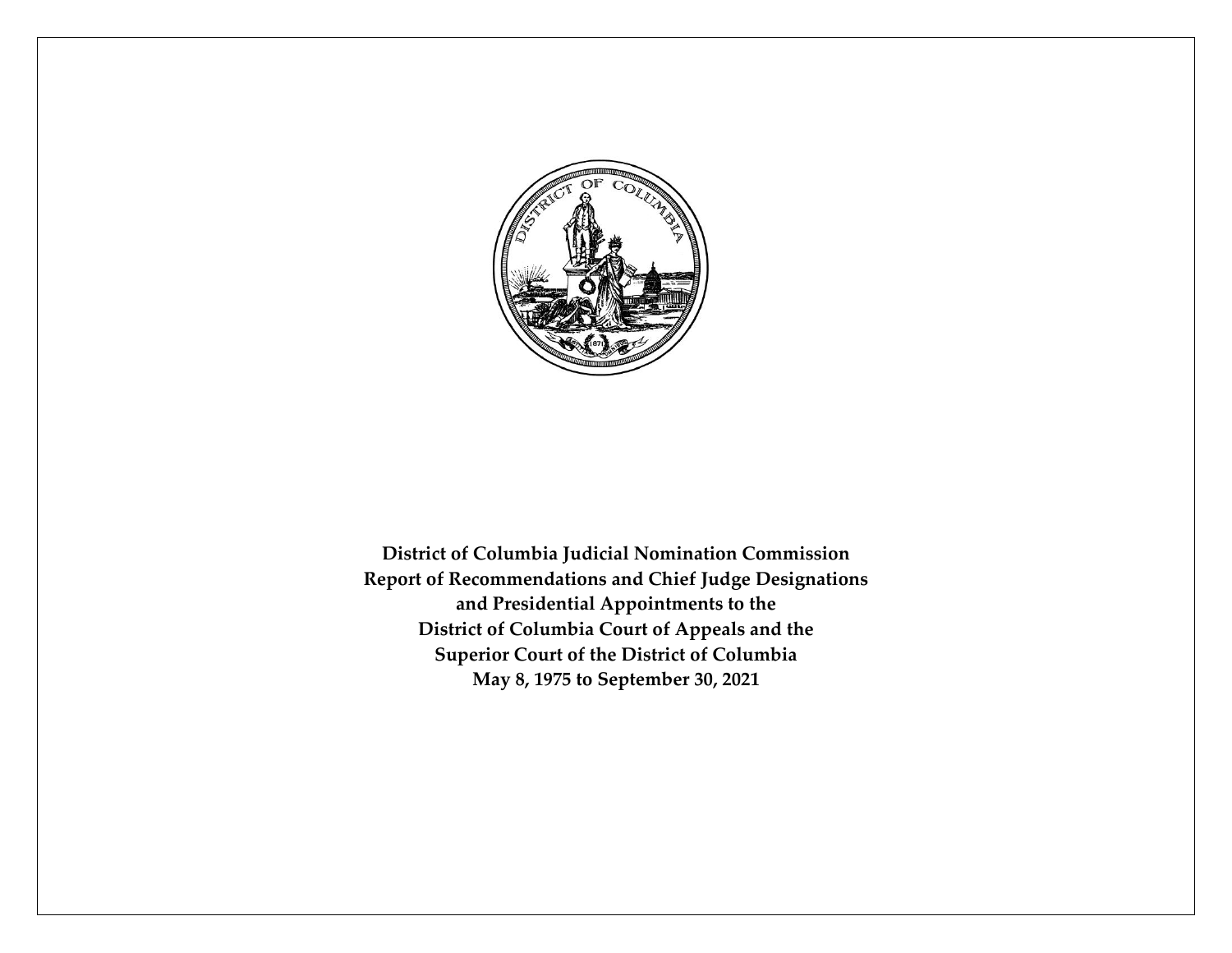#### **INTRODUCTION**

On October 31, 2011, at the suggestion of Addy Schmitt, Esq., and the tireless and meticulous efforts of Ms. Schmitt; Kim Whatley, the former Executive Director of the District of Columbia Judicial Nomination Commission ("JNC" or "Commission"); and Joseph R.A. Fruth, Summer Intern, the JNC published an historic report of recommendations made to the President of the United States, Presidential appointments to the District of Columbia courts, and the JNC's designations of the Chief Judges for those courts, with the commitment to update the report annually. Information in this update is current through September 30, 2021.

The District of Columbia Court of Appeals and the Superior Court of the District of Columbia were established by Congress on July 29, 1970 (Pub. L. No. 91-358, 84 Stat. 473). The District of Columbia Judicial Nomination Commission was established by Congress on December 24, 1973 (Publ. L. No. 93-198, 87 Stat. 795). The JNC is composed of seven members—two appointed by the Mayor of the District of Columbia, two by the Board of Governors of the District of Columbia Bar Association (Unified), one by the Council of the District of Columbia, one by the President of the United States, and one judicial member appointed by the Chief Judge of the United States District Court for the District of Columbia. Each member is appointed for a six-year term, except the member appointed by the President, who is appointed for a five-year term.

The mission of the JNC is to provide the citizens of the District of Columbia with the best possible court system by (a) soliciting a diverse and talented pool of applicants for each judicial vacancy; (b) screening applicants to ensure they have the requisite experience, skill, temperament, and qualifications for judicial office; and (c) recommending the three most qualified applicants to the President of the United States for his or her consideration in selecting a nominee to fill each judicial vacancy on the District of Columbia Court of Appeals and the Superior Court of the District of Columbia. The JNC also designates the Chief Judges of the District of Columbia courts for four-year terms.

In creating this report, the JNC has endeavored to ensure accuracy and completeness. Please bring any errors to the JNC's attention, so they may be corrected as soon as practicable.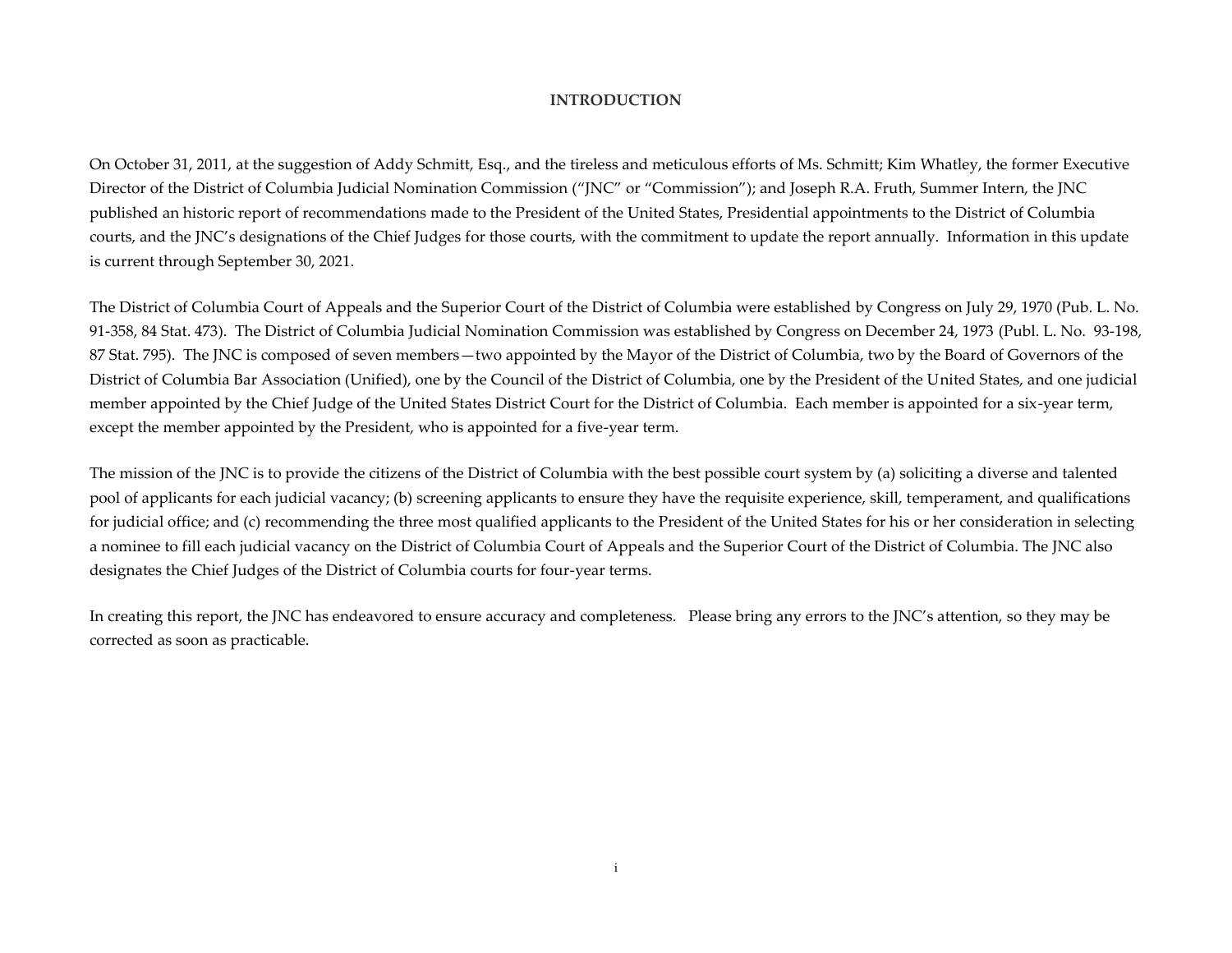#### **JNC Commission Members – Fiscal Year 2021**

Honorable Emmet G. Sullivan, Chair **Benjamin F. Wilson, Esq.** Benjamin F. Wilson, Esq. United States District Court **Beveridge & Diamond, PC**  for the District of Columbia 1900 N Street, NW, Suite 100 United States Courthouse Washington, DC 20036 333 Constitution Avenue, NW (202) 789-6023 Washington, DC 20001 [bwilson@bdlaw.com](mailto:bwilson@bdlaw.com) (202) 354-3260 (Appointed by the District of Columbia Mayor) [jnc@dcd.uscourts.gov](mailto:jnc@dcd.uscourts.gov) (Appointed by the Chief Judge of the U.S. District Court) The Honorable Marie C. Johns

Mr. William Lucy 1400 K Street, NW, Suite 1000 1831 Sudbury Lane, NW Washington, DC 20005-2403 Washington, DC 20012 (202) 434-9124 (301) 520-0576 [mariejohns@ppcleftwich.com](mailto:mariejohns@ppcleftwich.com) [williamlucy1@comcast.net](mailto:williamlucy1@comcast.net) (Appointed by the District of Columbia Council) (Appointed by the District of Columbia Mayor)

John J. McAvoy, Esq. Dechert LLP 3110 Brandywine St., NW 1900 K Street, NW Washington, DC 20008 Washington, DC 20006-1110 (202) 966-8544 (202) 261-3432 [mcavoylaw@aol.com](mailto:mcavoylaw@aol.com) [vincent.cohen@dechert.com](mailto:vincent.cohen@dechert.com) (Appointed by the District of Columbia Bar) (Appointed by the District of Columbia Bar)

Addy R. Schmitt, Esq. **JNC Staff** Miller & Chevalier, Chtd. The Chevalier, Chtd. Executive Director Tracy B. Nutall, Esq. 900 16th St NW Executive Assistant Cecelia Harper Washington, DC 20006 615 515 5th Street, NW, Suite 235 (202) 626-5837 Washington, DC 20001 [aschmitt@milchev.com](mailto:aschmitt@milchev.com) (202) 879-0478 (Appointed by the President of the United States) [dc.jnc@dc.gov](mailto:dc.jnc@dc.gov)

PPC-Leftwich

Vincent H. Cohen, Jr., Esq.<sup>1</sup>

<sup>1</sup> Vincent H. Cohen, Jr. was appointed in July 2021 to fill the unexpired term of Professor Deborah Epstein.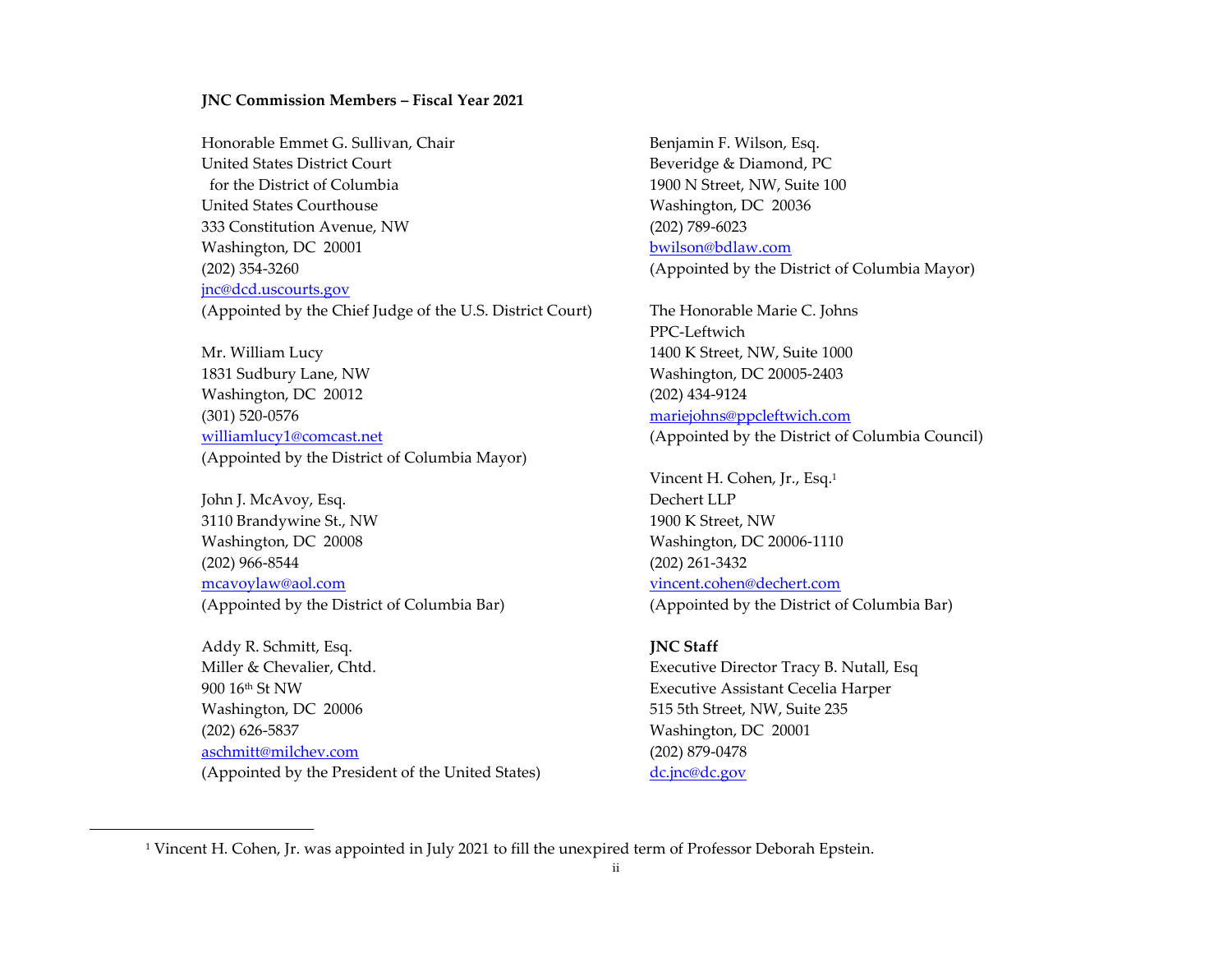# **TABLE OF CONTENTS**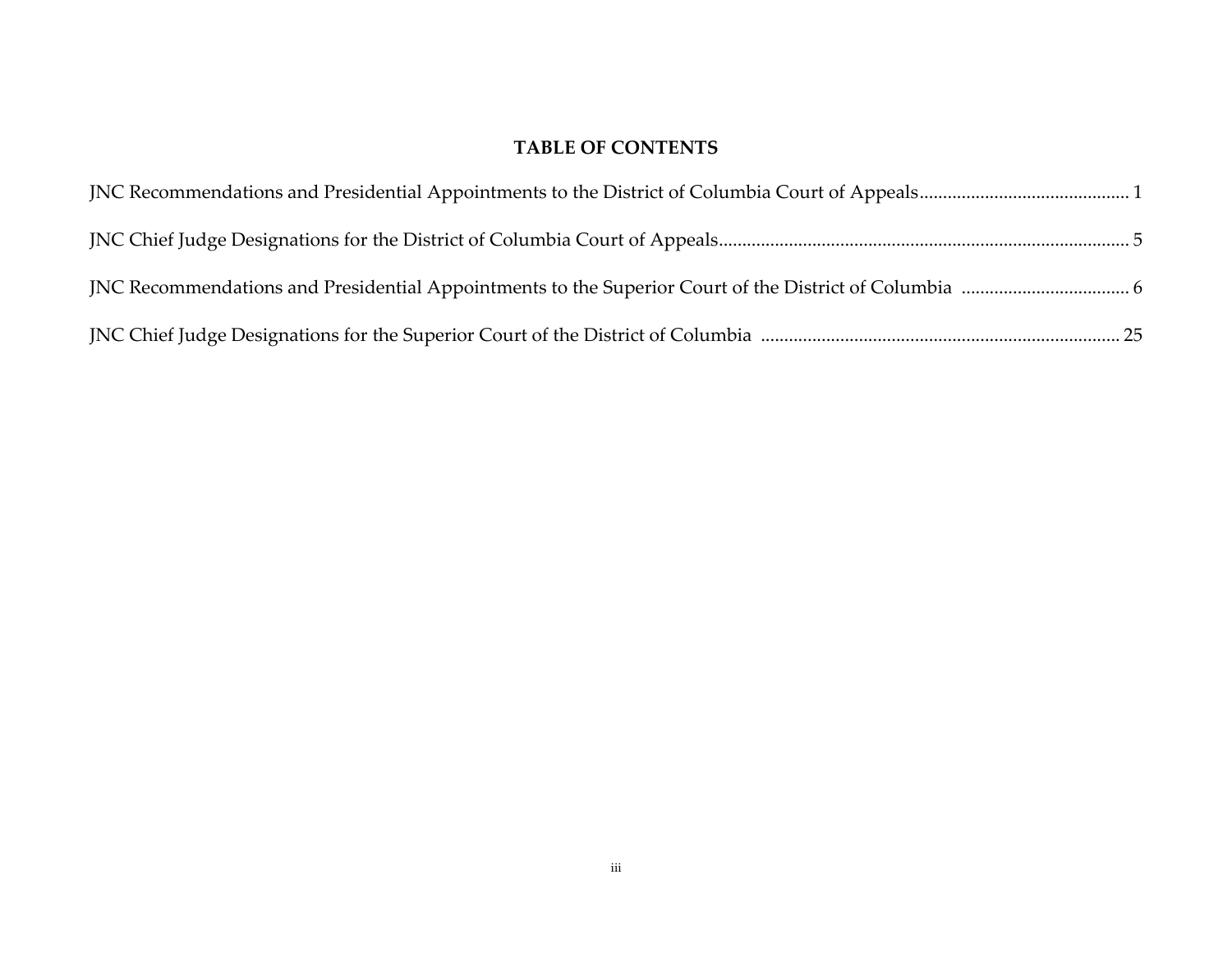## **JNC Recommendations and Presidential Appointments to the District of Columbia Court of Appeals (Court of Appeals)**

| <b>JUDGE/COURT</b>               | <b>REASON FOR</b> | <b>DATE OF JNC</b>     | <b>JNC JUDICIAL RECOMMENDATIONS</b> | <b>PRESIDENTIAL APPOINTMENTS</b> |
|----------------------------------|-------------------|------------------------|-------------------------------------|----------------------------------|
|                                  | <b>JUDICIAL</b>   | <b>JUDICIAL</b>        |                                     |                                  |
|                                  | <b>VACANCY</b>    | <b>RECOMMENDATIONS</b> |                                     |                                  |
| Hubert B. Pair <sup>2</sup>      | Retired           | May 8, 1975            | Wiley A. Branton                    | Julia C. Mack,                   |
| Court of Appeals                 |                   |                        | Arthur L. Burnett                   | appointed by President Ford      |
|                                  |                   |                        | Julia C. Mack                       |                                  |
| Gerard D. Reilly <sup>3</sup>    | Retired           | August 27, 1976        | Vincent H. Cohen                    | Theodore R. Newman, Jr.,         |
| Court of Appeals                 |                   |                        | Theodore R. Newman, Jr.             | appointed by President Ford      |
|                                  |                   |                        | J. Clay Smith                       |                                  |
| Austin L. Fickling <sup>4</sup>  | Deceased          | May 5, 1977            | Sylvia A. Bacon                     | John M. Ferren,                  |
| Court of Appeals                 |                   |                        | John M. Ferren                      | appointed by President Carter    |
|                                  |                   |                        | Richard J. Medalie                  |                                  |
| J. Walter Yeagley <sup>5</sup>   | Retired           | March 21, 1979         | William C. Pryor                    | William C. Pryor,                |
| Court of Appeals                 |                   |                        | Lawrence Speiser                    | appointed by President Carter    |
|                                  |                   |                        | Paul R. Webber, III                 |                                  |
| George R. Gallagher <sup>6</sup> | Retired           | March 29, 1981         | James A. Belson                     | James A. Belson,                 |
| Court of Appeals                 |                   |                        | Jesse W. Doolittle, Jr.             | appointed by President Reagan    |
|                                  |                   |                        | William C. Gardner                  |                                  |
| Stanley S. Harris <sup>7</sup>   | Retired           | March 6, 1982          | Sylvia Bacon                        | John A. Terry,                   |
| Court of Appeals                 |                   |                        | Jesse W. Doolittle, Jr.             | appointed by President Reagan    |
|                                  |                   |                        | John A. Terry                       |                                  |
| Catherine B. Kelly <sup>8</sup>  | Retired           | April 29, 1983         | Zona F. Hostetler                   | Judith W. Rogers,                |
| Court of Appeals                 |                   |                        | Daniel R. Ohlbaum                   | appointed by President Reagan    |
|                                  |                   |                        | Judith W. Rogers                    |                                  |
| John W. Kern, III <sup>9</sup>   | Retired           | June 15, 1984          | Andrew L. Frey <sup>10</sup>        | John M. Steadman,                |
| Court of Appeals                 |                   |                        | John T. Rich                        | appointed by President Reagan    |
|                                  |                   |                        | John M. Steadman                    |                                  |

2 Hubert Pair was appointed in 1970 by President Nixon.

- <sup>3</sup> Gerard Reilly was appointed in 1970 by President Nixon and designated Chief Judge on July 24, 1972 by President Nixon.
- 4 Austin Fickling was appointed in 1967 by President Johnson.
- 5 J. Walter Yeagley was appointed in 1970 by President Nixon.
- <sup>6</sup> George Gallagher was appointed in 1967 by President Johnson.
- <sup>7</sup> Stanley Harris was appointed to the Superior Court of the District of Columbia in 1970 by President Nixon and to the District of Columbia Court of Appeals in 1972 by President Nixon.
- <sup>8</sup> Catherine Kelly was appointed in 1967 by President Johnson.
- 9 John Kern was appointed in 1968 by President Johnson.
- 10 Andrew Frey was nominated, but his nomination was returned to the President by the Senate.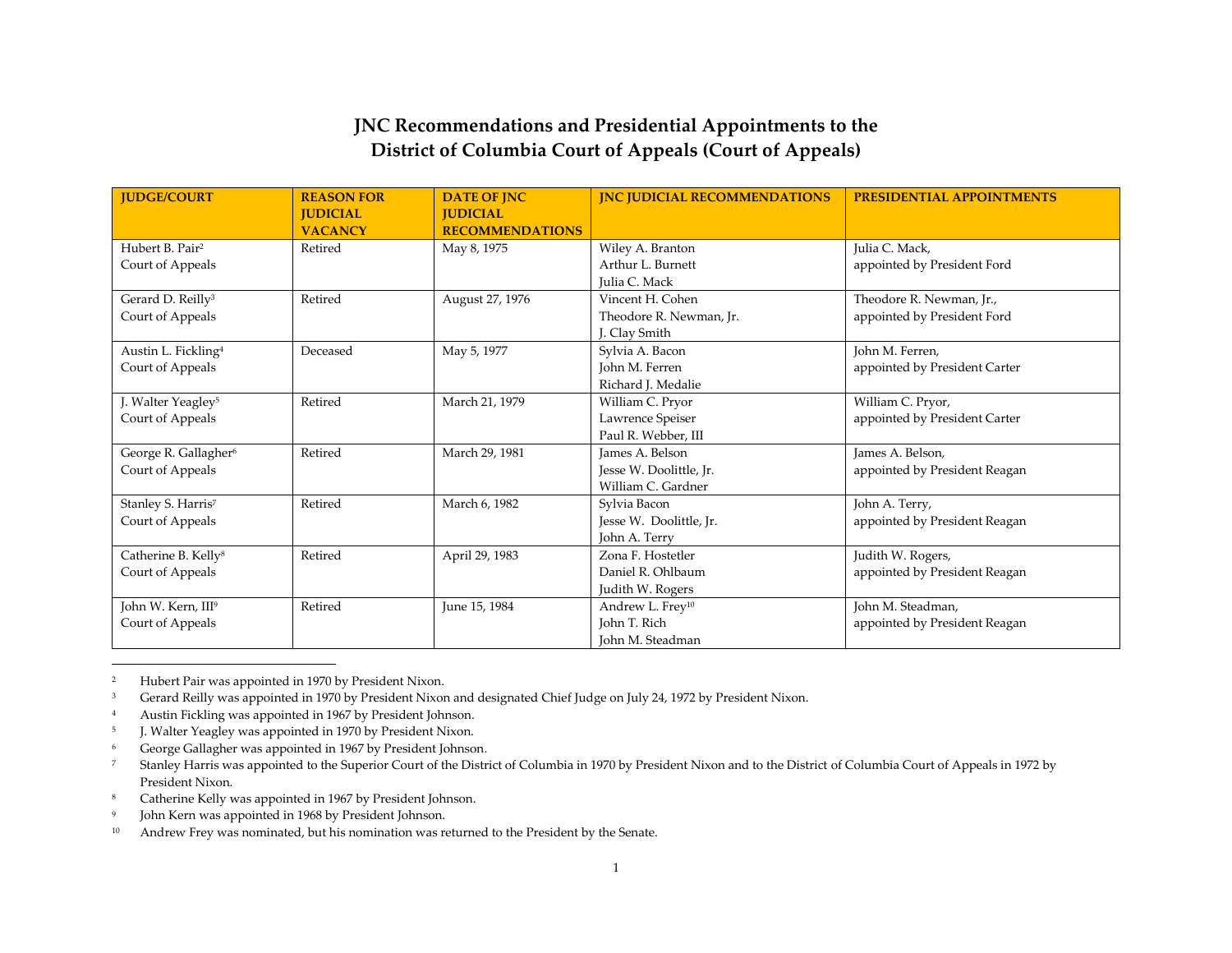| <b>IUDGE/COURT</b>             | <b>REASON FOR</b>       | <b>DATE OF JNC</b>     | <b>INC JUDICIAL RECOMMENDATIONS</b> | <b>PRESIDENTIAL APPOINTMENTS</b>        |
|--------------------------------|-------------------------|------------------------|-------------------------------------|-----------------------------------------|
|                                | <b>JUDICIAL</b>         | <b>JUDICIAL</b>        |                                     |                                         |
|                                | <b>VACANCY</b>          | <b>RECOMMENDATIONS</b> |                                     |                                         |
| Frank Q. Nebeker <sup>11</sup> | Retired                 | September 9, 1987      | Frederick B. Abramson               | Frank E. Schwelb,                       |
| Court of Appeals               |                         |                        | Clarice R. Feldman                  | appointed by President Reagan           |
|                                |                         |                        | Frank E. Schwelb                    |                                         |
| William C. Pryor               | Retired                 | November 9, 1988       | Michael W. Farrell                  | Michael W. Farrell,                     |
| Court of Appeals               |                         |                        | Henry F. Greene                     | appointed by President George H.W. Bush |
|                                |                         |                        | Elizabeth Rindskopf                 |                                         |
| Julia C. Mack                  | Retired                 | October 6, 1989        | Henry F. Greene                     | Annice M. Wagner,                       |
| Court of Appeals               |                         |                        | Noël A. Kramer                      | appointed by President George H.W. Bush |
|                                |                         |                        | Annice M. Wagner                    |                                         |
| Theodore R. Newman             | Retired                 | March 20, 1991         | Warren R. King                      | Warren R. King,                         |
| Court of Appeals               |                         |                        | Noël A. Kramer                      | appointed by President George H.W. Bush |
|                                |                         |                        | J. Clay Smith, Jr.                  |                                         |
| James A. Belson                | Retired                 | July 22, 1991          | <b>Inez Smith Reid</b>              | Emmet G. Sullivan,                      |
| Court of Appeals               |                         |                        | Vanessa Ruiz                        | appointed by President George H.W. Bush |
|                                |                         |                        | Emmet G. Sullivan                   |                                         |
| Judith W. Rogers               | Appointed to U.S.       | May 13, 1994           | <b>Inez Smith Reid</b>              | Vanessa Ruiz.                           |
| Court of Appeals               | Court of Appeals for    |                        | Vanessa Ruiz                        | appointed by President Clinton          |
|                                | the D.C. Circuit        |                        | Susan R. Winfield                   |                                         |
| Emmet G. Sullivan              | Appointed to U.S.       | December 19, 1994      | Erias A. Hyman                      | Inez Smith Reid.                        |
| Court of Appeals               | District Court for D.C. |                        | Michael L. Rankin                   | appointed by President Clinton          |
|                                |                         |                        | Inez Smith Reid                     |                                         |
| John M. Ferren                 | Retired                 | November 20, 1997      | Emilio W. Cividanes <sup>12</sup>   | Stephen H. Glickman,                    |
| Court of Appeals               |                         |                        | Stephen H. Glickman                 | appointed by President Clinton          |
|                                |                         |                        | Michael L. Rankin                   |                                         |
| Warren R. King                 | Retired                 | October 20, 1998       | Herbert B. Dixon, Jr.               | Eric T. Washington,                     |
| Court of Appeals               |                         |                        | Edwin E. Huddleson, III             | appointed by President Clinton          |
|                                |                         |                        | Eric T. Washington                  |                                         |
| John M. Steadman               | Retired                 | September 28, 2004     | John R. Fisher                      | Noël A. Kramer, <sup>13</sup>           |
| Court of Appeals               |                         |                        | Noël A. Kramer                      | appointed by President George W. Bush   |
|                                |                         |                        | Roslyn A. Mazer                     |                                         |
| Annice M. Wagner               | Retired                 | April 7, 2005          | Anna Blackburne-Rigsby              | John R. Fisher, <sup>14</sup>           |
| Court of Appeals               |                         |                        | Neal E. Kravitz                     | appointed by President George W. Bush   |
|                                |                         |                        | Phyllis D. Thompson                 |                                         |

<sup>11</sup> Frank Nebeker was appointed in 1969 by President Nixon.

<sup>&</sup>lt;sup>12</sup> Emilio Cividanes was nominated, but his nomination was returned to the President by the Senate.

<sup>&</sup>lt;sup>13</sup> Noël Kramer was nominated by President George W. Bush, but her nomination was returned to the President by the Senate. She was then re-nominated and appointed by President George W. Bush.

<sup>&</sup>lt;sup>14</sup> John Fisher was appointed from the list of JNC recommendations for the vacancy created by the retirement of Judge John Steadman.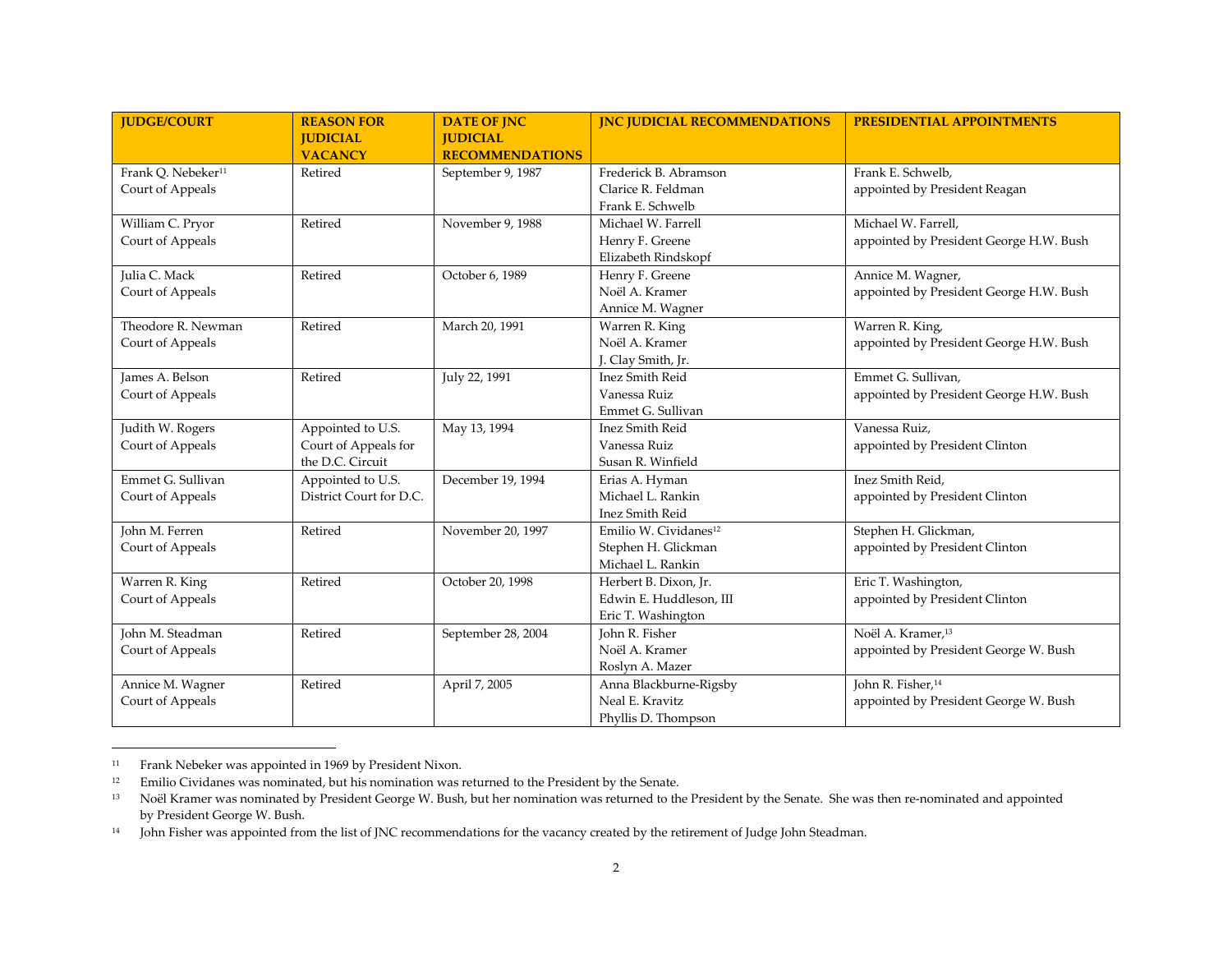| <b>JUDGE/COURT</b>                     | <b>REASON FOR</b><br><b>JUDICIAL</b> | <b>DATE OF JNC</b><br><b>JUDICIAL</b> | <b>INC JUDICIAL RECOMMENDATIONS</b>                                   | <b>PRESIDENTIAL APPOINTMENTS</b>                                 |
|----------------------------------------|--------------------------------------|---------------------------------------|-----------------------------------------------------------------------|------------------------------------------------------------------|
|                                        | <b>VACANCY</b>                       | <b>RECOMMENDATIONS</b>                |                                                                       |                                                                  |
| John A. Terry<br>Court of Appeals      | Retired                              | March 28, 2006                        | Neal E. Kravitz<br>Robert J. Spagnoletti<br>Phyllis D. Thompson       | Phyllis D. Thompson,<br>appointed by President George W. Bush    |
| Frank E. Schwelb<br>Court of Appeals   | Retired                              | March 28, 2006                        | Anna Blackburne-Rigsby<br>Anita Josey-Herring<br>Walter A. Smith, Jr. | Anna Blackburne-Rigsby,<br>appointed by President George W. Bush |
| Michael W. Farrell<br>Court of Appeals | Retired                              | August 21, 2008                       | Corinne A. Beckwith<br>Kathryn A. Oberly<br>Walter A. Smith, Jr.      | Kathryn A. Oberly,<br>appointed by President George W. Bush      |
| Inez Smith Reid<br>Court of Appeals    | Retired                              | January 31, 2011                      | Corinne A. Beckwith<br>Todd S. Kim<br>Walter A. Smith, Jr.            | Corinne A. Beckwith,<br>appointed by President Obama             |
| Noël A. Kramer<br>Court of Appeals     | Retired                              | June 14, 2011                         | Alan R. Burch<br>Catharine F. Easterly<br>Christopher T. Handman      | Catharine F. Easterly,<br>appointed by President Obama           |
| Vanessa Ruiz<br>Court of Appeals       | Retired                              | September 15, 2011                    | Geoffrey M. Klineberg<br>Neal E. Kravitz<br>Roy W. McLeese            | Roy W. McLeese,<br>appointed by President Obama                  |
| Kathryn A. Oberly<br>Court of Appeals  | Retired                              | December 18, 2013                     | Todd S. Kim <sup>15</sup><br>Neal E. Kravitz<br>Paul R.O. Wolfson     |                                                                  |

<sup>&</sup>lt;sup>15</sup> Todd Kim was nominated February 24, 2014, by President Obama. His nomination was returned to the President by the Senate, and he was re-nominated by President Obama on April 30, 2015. His nomination was returned to the President by the Senate on January 3, 2017.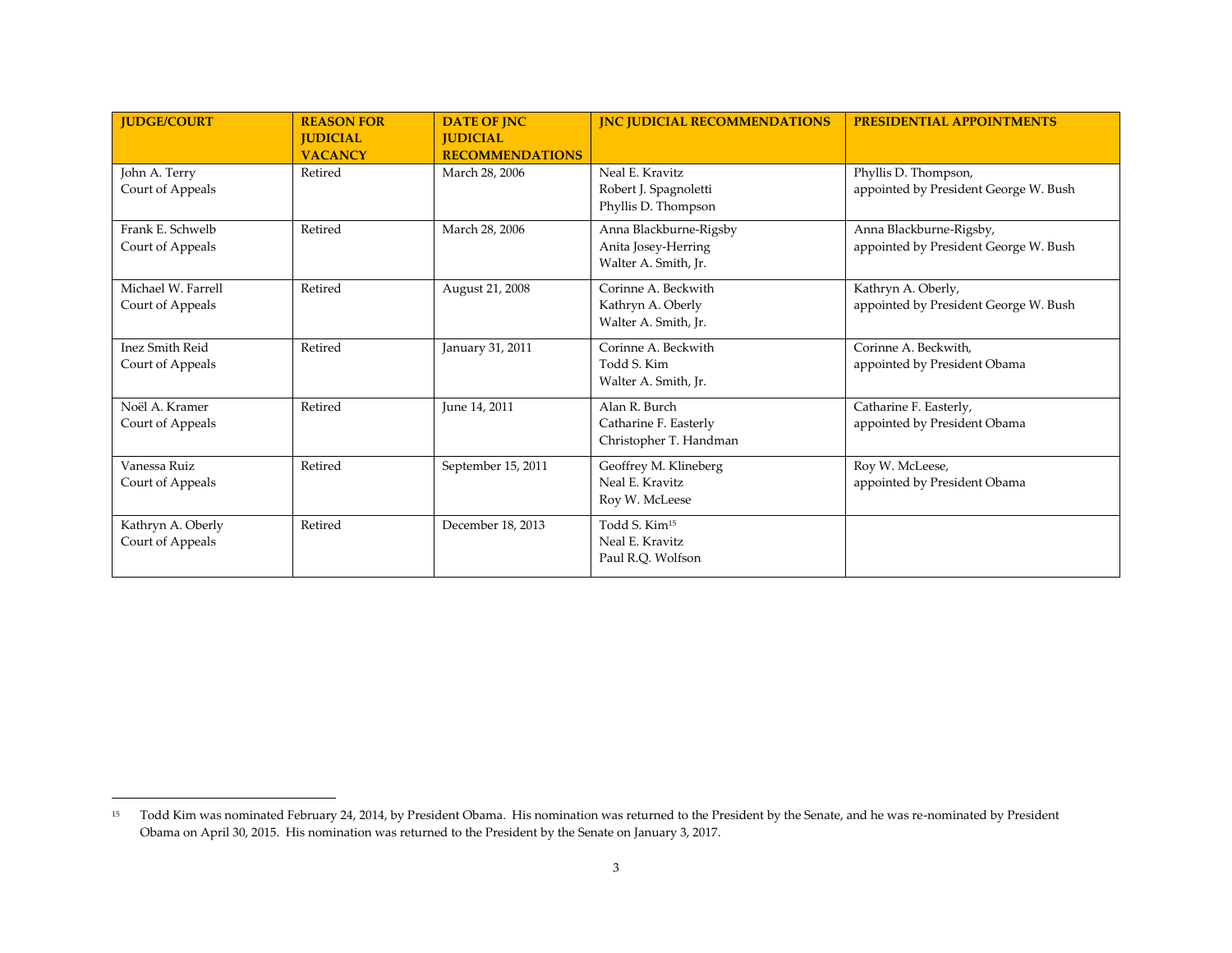| <b>IUDGE/COURT</b>  | <b>REASON FOR</b> | <b>DATE OF JNC</b>           | <b>INC JUDICIAL RECOMMENDATIONS</b> | <b>PRESIDENTIAL APPOINTMENTS</b> |
|---------------------|-------------------|------------------------------|-------------------------------------|----------------------------------|
|                     | <b>JUDICIAL</b>   | <b>IUDICIAL</b>              |                                     |                                  |
|                     | <b>VACANCY</b>    | <b>RECOMMENDATIONS</b>       |                                     |                                  |
|                     |                   | April 28, 2020 <sup>16</sup> | Loren L. AliKhan <sup>17</sup>      |                                  |
|                     |                   |                              | John P. Howard, III <sup>18</sup>   |                                  |
|                     |                   |                              | Paul R.O. Wolfson                   |                                  |
| Eric T. Washington  | Retired           | May 10, 2017                 | Joshua A. Deahl <sup>19</sup>       | Joshua A. Deahl,                 |
| Court of Appeals    |                   |                              | Deborah Jeffrey                     | appointed by President Trump     |
|                     |                   |                              | Geoffrey M. Klineberg               |                                  |
| John R. Fisher      | Retired           | April 28, 2020               | Tovah R. Calderon <sup>20</sup>     |                                  |
| Court of Appeals    |                   |                              | Anthony C. Epstein                  |                                  |
|                     |                   |                              | Vijay Shanker <sup>21</sup>         |                                  |
| Phyllis D. Thompson | Retired           | June 3, 2021                 | Daniel J. Lenerz                    |                                  |
| Court of Appeals    |                   |                              | Vikram Swaruup                      |                                  |
|                     |                   |                              | Alice Wang                          |                                  |

<sup>&</sup>lt;sup>16</sup> On December 18, 2013, the Commission submitted to the President a list of three candidates for his consideration in selecting a nominee to fill the vacancy created by the retirement of Judge Oberly. On February 24, 2014, President Obama nominated Todd S. Kim, Esq., to fill this vacancy, and the Senate returned the nomination to the President on December 17, 2014. On April 30, 2015, President Obama re-nominated Mr. Kim to fill this vacancy, and the Senate returned the nomination to the President on January 3, 2017. As of December 6, 2019, no subsequent nomination for this vacancy had been made. Accordingly, pursuant to section 2103.11 of the D.C. Municipal Regulations, the list of three recommended candidates for the vacancy created by the retirement of Judge Oberly was deemed expired, and the Commission started the application process anew for this vacancy.

<sup>&</sup>lt;sup>17</sup> Loren L. AliKhan was nominated on September 30, 2021, by President Biden to fill the vacancy created by the retirement of John R. Fisher.

 $^{18}$  John P. Howard, III, was nominated June 25, 2020, by President Trump. His nomination was returned to the President by the Senate, and he was re-nominated by President Trump on January 3, 2021. On February 4, 2021, President Biden withdrew the nomination. On August 5, 2021, Mr. Howard was nominated by President Biden to fill the vacancy created by the retirement of Phyllis D. Thompson. As of September 30, 2021, his nomination was pending before the Senate.

<sup>&</sup>lt;sup>19</sup> Joshua Deahl was nominated June 29, 2017, by President Trump. His nomination was returned to the President by the Senate, and he was re-nominated on May 2, 2019 by President Trump and appointed after Senate confirmation.

<sup>20</sup> Tovah R. Calderon was nominated on June 15, 2021, by President Bident to fill the vacancy created by the retirement of Judge Kathryn A. Oberly. As of September 30, 2021, her nomination was pending before the Senate.

<sup>&</sup>lt;sup>21</sup> Vijay Shanker was nominated June 25, 2020, by President Trump. His nomination was returned to the President by the Senate, and he was re-nominated by President Trump on January 3, 2021. On February 4, 2021, President Biden withdrew the nomination.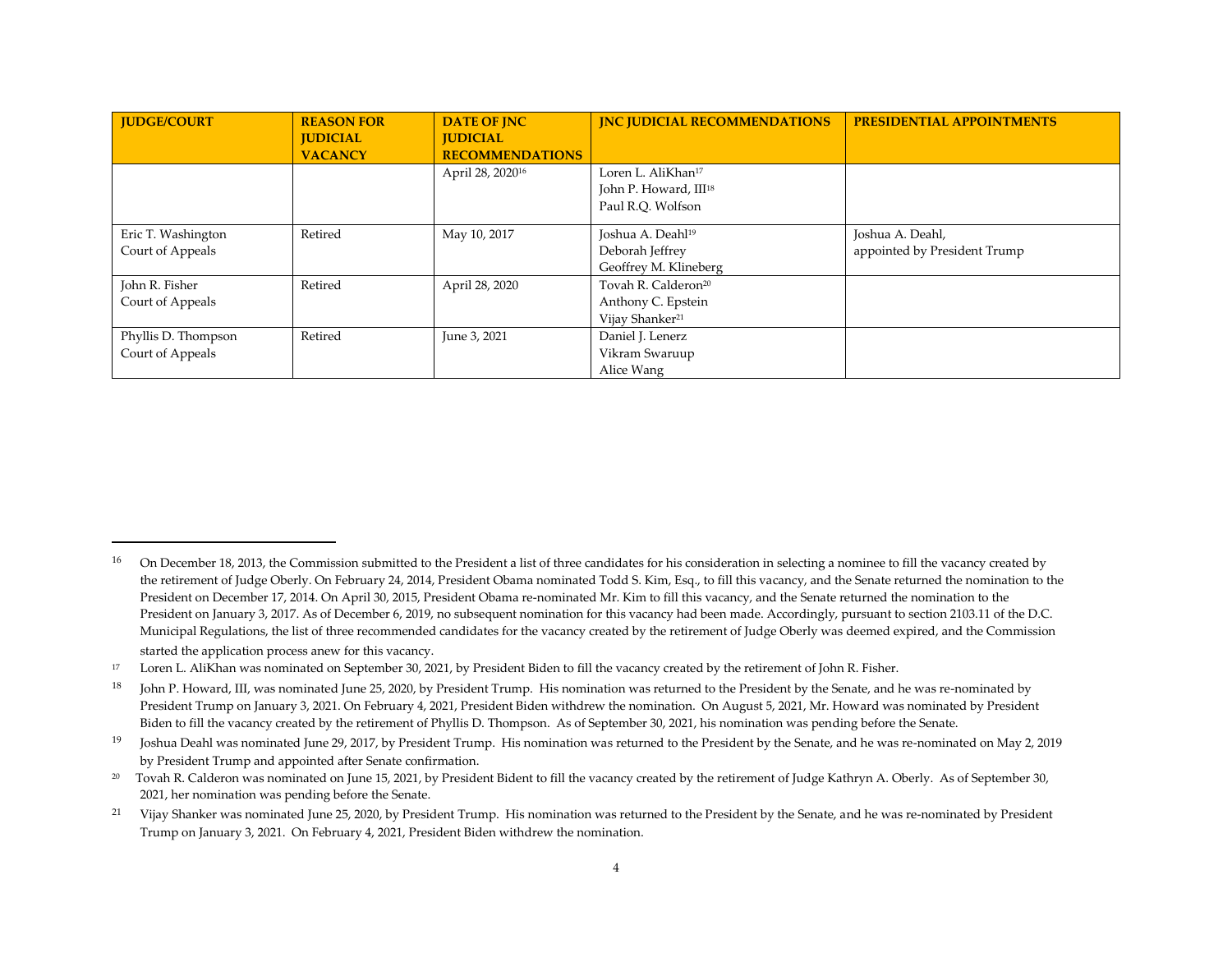| <b>JUDGE/COURT</b>               | DATE OF JNC'S DESIGNATION OR REDESIGNATION AS CHIEF JUDGE |
|----------------------------------|-----------------------------------------------------------|
| Theodore R. Newman, Jr.          | October 26, 1976                                          |
| Court of Appeals                 |                                                           |
| Theodore R. Newman, Jr.          | November 5, 1980                                          |
| Court of Appeals                 |                                                           |
| William C. Pryor <sup>22</sup>   | October 2, 1984                                           |
| Court of Appeals                 |                                                           |
| Judith W. Rogers <sup>23</sup>   | October 17, 1988                                          |
| Court of Appeals                 |                                                           |
| Judith W. Rogers                 | August 31, 1992                                           |
| Court of Appeals                 |                                                           |
| Annice M. Wagner <sup>24</sup>   | June 13, 1994                                             |
| Court of Appeals                 |                                                           |
| Annice M. Wagner                 | June 8, 1998                                              |
| Court of Appeals                 |                                                           |
| Annice M. Wagner                 | June 3, 2002                                              |
| Court of Appeals                 |                                                           |
| Eric T. Washington <sup>25</sup> | May 23, 2005                                              |
| Court of Appeals                 |                                                           |
| Eric T. Washington <sup>26</sup> | July 28, 2009                                             |
| Court of Appeals                 |                                                           |
| Eric T. Washington <sup>27</sup> | July 16, 2013                                             |
| Court of Appeals                 |                                                           |
| Anna Blackburne-Rigsby           | February 2, 2017                                          |
| Court of Appeals <sup>28</sup>   |                                                           |
| Anna Blackburne-Rigsby           | February 10, 2021                                         |
| Court of Appeals <sup>29</sup>   |                                                           |

## **JNC Chief Judge Designations for the District of Columbia Court of Appeals**

<sup>22</sup> Other candidates for chief judge were Judges James Belson, John Ferren, and Judith Rogers.

<sup>23</sup> The other candidate for chief judge was Judge James Belson.

<sup>24</sup> The other candidate for chief judge was Judge John Ferren.

 $25$  Judge Washington was the sole candidate.

<sup>&</sup>lt;sup>26</sup> Judge Washington was the sole candidate.<br><sup>27</sup> Judge Washington was the sole candidate

<sup>&</sup>lt;sup>27</sup> Judge Washington was the sole candidate.<br><sup>28</sup> Judge Blackburne-Rigsby was the sole cand

Judge Blackburne-Rigsby was the sole candidate.

<sup>29</sup> Judge Blackburne-Rigsby was the sole candidate.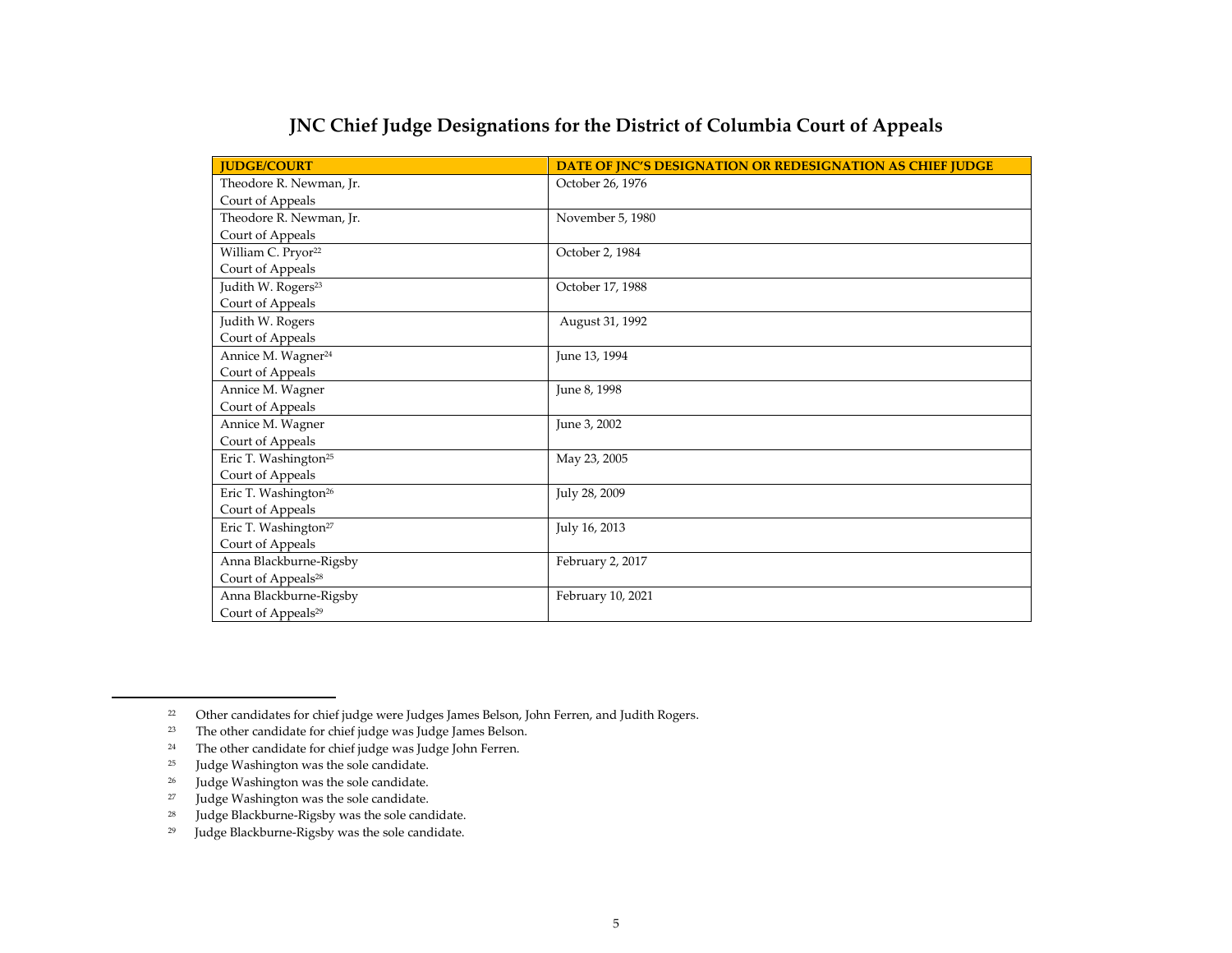## **JNC Recommendations and Presidential Appointments to the Superior Court of the District of Columbia (Superior Court)**

| <b>JUDGE/COURT</b>                                   | <b>REASON FOR JUDICIAL</b><br><b>VACANCY</b> | <b>DATE OF JNC</b><br><b>JUDICIAL</b><br><b>RECOMMENDATIONS</b> | <b>INC JUDICIAL</b><br><b>RECOMMENDATIONS</b>                                | <b>PRESIDENTIAL APPOINTMENTS</b>                        |
|------------------------------------------------------|----------------------------------------------|-----------------------------------------------------------------|------------------------------------------------------------------------------|---------------------------------------------------------|
| Edward A. Beard <sup>30</sup><br>Superior Court      | Retired                                      | May 8, 1975                                                     | Edwin C. Brown, Jr.<br>Bruce S. Mencher<br>Wilhelmina J. Rolark              | Bruce S. Mencher,<br>appointed by President Ford        |
| George W. Draper, II <sup>31</sup><br>Superior Court | Deceased                                     | August 16, 1976                                                 | Edwin C. Brown, Jr. <sup>32</sup><br>Arthur L. Burnett<br>Dudley R. Williams | Robert A. Shuker, 33<br>appointed by President Carter   |
| Harry T. Alexander <sup>34</sup><br>Superior Court   | Retired                                      | October 1, 1976                                                 | George W. Mitchell<br>Robert A. Shuker<br>Annice M. Wagner                   | Annice M. Wagner,<br>appointed by President Carter      |
| Richard R. Atkinson <sup>35</sup><br>Superior Court  | Retired                                      | October 1, 1976                                                 | Diane M. Sullivan<br>Paul R. Webber, III<br>Peter H. Wolf                    | Paul R. Webber, III<br>appointed by President Carter    |
| Theodore R. Newman, Jr. 36<br>Superior Court         | Appointed to D.C. Court<br>of Appeals        | November 2, 1976                                                | Gladys Kessler<br>Lee A. Satterfield<br>Robert M. Scott                      | Gladys Kessler,<br>appointed by President Carter        |
| Milton D. Korman <sup>37</sup><br>Superior Court     | Retired                                      | February 22, 1977                                               | Arthur L. Burnett<br>Paul R. Webber, III<br>Peter H. Wolf                    | Robert M. Scott, 38<br>appointed by President Carter    |
| Charles W. Halleck <sup>39</sup><br>Superior Court   | Retired                                      | June 14, 1977                                                   | Edwin C. Brown, Jr.<br>Diane M. Sullivan<br>Frederick H. Weisberg            | Frederick H. Weisberg,<br>appointed by President Carter |

<sup>30</sup> Edward Beard was appointed in 1953 by President Eisenhower.

<sup>31</sup> George Draper was appointed in 1971 by President Nixon.

<sup>32</sup> Edwin Brown was nominated by President Ford, but his nomination was returned to the President by the Senate.

<sup>33</sup> Robert Shuker was appointed from the list of JNC recommendations for the vacancy created by the retirement Judge Harry Alexander.

<sup>34</sup> Harry Alexander was appointed in 1966 by President Johnson.

<sup>35</sup> Richard Atkinson was appointed in 1966 by President Johnson.

<sup>&</sup>lt;sup>36</sup> Theodore Newman was appointed to the Superior Court of the District of Columbia in 1970 by President Nixon.

<sup>37</sup> Milton Korman was appointed in 1967 by President Johnson.

<sup>&</sup>lt;sup>38</sup> Robert Scott was appointed from the list of JNC recommendations for the vacancy created by the appointment of Judge Theodore R. Newman, Jr., to the District of Columbia Court of Appeals.

<sup>39</sup> Charles Halleck was appointed in 1965 by President Johnson.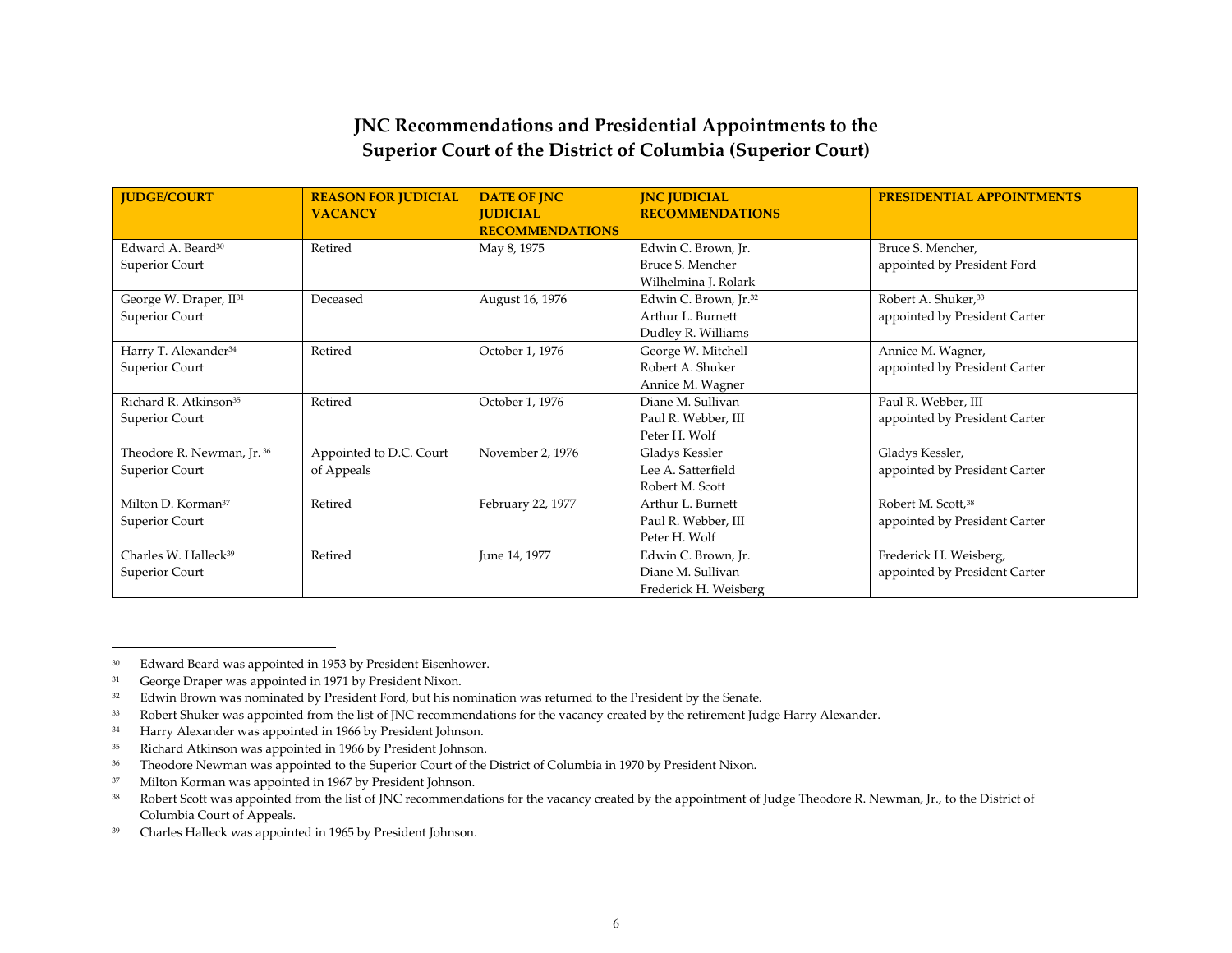| <b>IUDGE/COURT</b>                                 | <b>REASON FOR JUDICIAL</b><br><b>VACANCY</b> | <b>DATE OF INC</b><br><b>JUDICIAL</b><br><b>RECOMMENDATIONS</b> | <b>INC JUDICIAL</b><br><b>RECOMMENDATIONS</b>                        | <b>PRESIDENTIAL APPOINTMENTS</b>                          |
|----------------------------------------------------|----------------------------------------------|-----------------------------------------------------------------|----------------------------------------------------------------------|-----------------------------------------------------------|
| Orman W. Ketcham <sup>40</sup><br>Superior Court   | Retired                                      | June 14, 1977                                                   | George W. Mitchell<br>Carlisle E. Pratt<br>Peter H. Wolf             | Carlisle E. Pratt.<br>appointed by President Carter       |
| Harold H. Greene <sup>41</sup><br>Superior Court   | Appointed to U.S. District<br>Court for D.C. | July 20, 1978                                                   | Frank E. Schwelb<br>Harriett R. Taylor<br>Peter H. Wolf              | Peter H. Wolf,<br>appointed by President Carter           |
| Robert H. Campbell <sup>42</sup><br>Superior Court | Retired                                      | February 14, 1979                                               | George W. Mitchell<br>Truman A. Morrison, III<br>Henry H. Kennedy    | Shellie F. Bowers, 43<br>appointed by President Carter    |
| DeWitt S. Hyde <sup>44</sup><br>Superior Court     | Retired                                      | February 14, 1979                                               | Shellie F. Bowers<br>Harriett R. Taylor<br>Frank E. Schwelb          | Harriett R. Taylor,<br>appointed by President Carter      |
| John G. Penn <sup>45</sup><br>Superior Court       | Appointed to U.S. District<br>Court for D.C. | May 17, 1979                                                    | Donald L. Golden<br>Henry H. Kennedy, Jr.<br>Truman A. Morrison, III | Truman A. Morrison, III,<br>appointed by President Carter |
| Joyce H. Green <sup>46</sup><br>Superior Court     | Appointed to U.S. District<br>Court for D.C. | July 11, 1979                                                   | Henry F. Greene<br>Henry H. Kennedy, Jr.<br>Anthony Z. Roisman       | Henry H. Kennedy, Jr.,<br>appointed by President Carter   |
| William C. Pryor <sup>47</sup><br>Superior Court   | Appointed to D.C. Court<br>of Appeals        | August 8, 1979                                                  | George W. Mitchell<br>Leroy Nesbitt<br>Frank E. Schwelb              | Frank E. Schwelb,<br>appointed by President Carter        |
| W. Byron Sorrell <sup>48</sup><br>Superior Court   | Resigned                                     | September 12, 1979                                              | Iraline G. Barnes<br>Dorothy A. Sellers<br>Patricia M. Worthy        | Iraline G. Barnes,<br>appointed by President Carter       |
| Alfred Burka <sup>49</sup><br>Superior Court       | Resigned                                     | January 10, 1980                                                | William C. Gardner<br>Ricardo M. Urbina<br>Patricia M. Worthy        | William C. Gardner,<br>appointed by President Carter      |

<sup>40</sup> Orman Ketcham was appointed in 1957 by President Eisenhower.

- 47 William Pryor was appointed in 1968 by President Johnson.
- 48 W. Byron Sorrell was appointed in 1969 by President Nixon.
- 49 Alfred Burka was appointed in 1967 by President Johnson.

<sup>41</sup> Harold Greene was appointed in 1965 by President Johnson.

<sup>42</sup> Robert Campbell was appointed in 1972 by President Nixon.

<sup>43</sup> Shellie Bowers was appointed from the list of JNC recommendations for the vacancy created by the retirement of Judge DeWitt Hyde.

<sup>44</sup> DeWitt Hyde was appointed in 1959 by President Eisenhower.

<sup>45</sup> John Penn was appointed in 1970 by President Nixon.

<sup>46</sup> Joyce Green was appointed in 1968 by President Johnson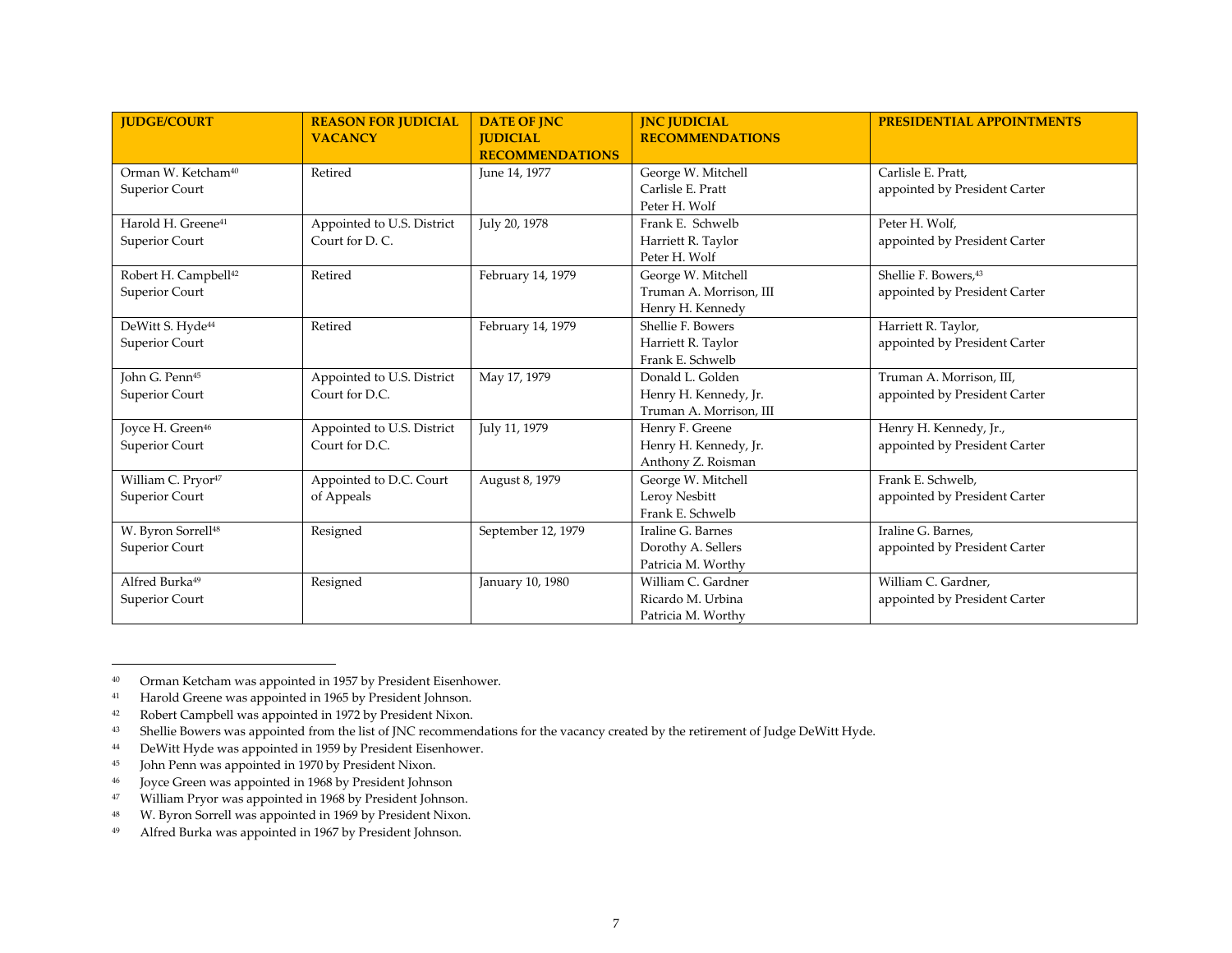| <b>JUDGE/COURT</b>                                      | <b>REASON FOR JUDICIAL</b><br><b>VACANCY</b> | <b>DATE OF JNC</b><br><b>JUDICIAL</b><br><b>RECOMMENDATIONS</b> | <b>INC JUDICIAL</b><br><b>RECOMMENDATIONS</b>                            | <b>PRESIDENTIAL APPOINTMENTS</b>                                   |
|---------------------------------------------------------|----------------------------------------------|-----------------------------------------------------------------|--------------------------------------------------------------------------|--------------------------------------------------------------------|
| Edmond T. Daly <sup>50</sup><br>Superior Court          | Deceased                                     | July 24, 1980                                                   | Donald L. Golden<br>Dorothy M. Sellers <sup>51</sup><br>Robert S. Tignor | Henry F. Greene, <sup>52</sup><br>appointed by President Reagan    |
| Norma H. Johnson <sup>53</sup><br>Superior Court        | Appointed to U.S. District<br>Court for D.C. | July 24, 1980                                                   | Henry F. Greene<br>Diane M. Sullivan<br>Ricardo M. Urbina <sup>54</sup>  | Ricardo M. Urbina,<br>appointed by President Reagan                |
| Fred L. McIntyre <sup>55</sup><br>Superior Court        | Retired                                      | March 29, 1981                                                  | Bruce D. Beaudin<br>Rufus G. King, III<br>Amanda B. Pedersen             | Warren R. King, 56<br>appointed by President Reagan                |
| William S. Thompson <sup>57</sup><br>Superior Court     | Retired                                      | March 29, 1981                                                  | Sarah E. Brown<br>Warren R. King<br>Reggie B. Walton                     | Richard S. Salzman, <sup>58</sup><br>appointed by President Reagan |
| Leonard Braman <sup>59</sup><br>Superior Court          | Retired                                      | March 29, 1981                                                  | Francis D. Carter<br>Reginald L. Holt<br>Richard S. Salzman              | Reggie B. Walton, <sup>60</sup><br>appointed by President Reagan   |
| James A. Belson <sup>61</sup><br>Superior Court         | Appointed to D.C. Court<br>of Appeals        | August 19, 1981                                                 | Leroy Nesbitt<br>Ronald P. Wertheim<br>Patricia A. Wynn                  | Ronald P. Wertheim,<br>appointed by President Reagan               |
| William E. Stewart, Jr. <sup>62</sup><br>Superior Court | Retired                                      | March 22, 1982                                                  | Francis D. Carter<br>George W. Mitchell<br>Mathew S. Watson              | George W. Mitchell,<br>appointed by President Reagan               |

50 Edmond Daly was appointed in 1963 by President Kennedy.

- <sup>52</sup> Henry Greene was appointed from the list of JNC recommendations for the vacancy created by Judge Johnson's appointment to the United States District Court for the District of Columbia.
- 53 Norma Johnson was appointed in 1970 by President Nixon.
- <sup>54</sup> Ricardo Urbina was nominated by President Carter, but his nomination was returned to the President by the Senate. He was then re-nominated by President Carter, but his nomination was withdrawn. He was re-nominated and appointed by President Reagan.
- 55 Fred McIntyre was appointed in 1967 by President Johnson.
- 56 Warren King was appointed from the list of JNC recommendations for the vacancy created by the retirement of Judge William Thompson.
- 57 William Thompson was appointed in 1969 by President Nixon.
- 58 Richard Salzman was appointed from the list of JNC recommendations for the vacancy created by the retirement of Judge Leonard Braman.
- 59 Leonard Braman was appointed in 1970 by President Nixon.
- 60 Reggie Walton was appointed from the list of JNC recommendations for the vacancy created by the retirement of Judge William Thompson.
- 61 James Belson was appointed in 1968 by President Johnson.
- 62 William Stewart was appointed in 1970 by President Nixon.

<sup>51</sup> Dorothy Sellers was nominated by President Carter, but her nomination was returned to the President by the Senate. She was then re-nominated by President Carter, but her nomination was withdrawn.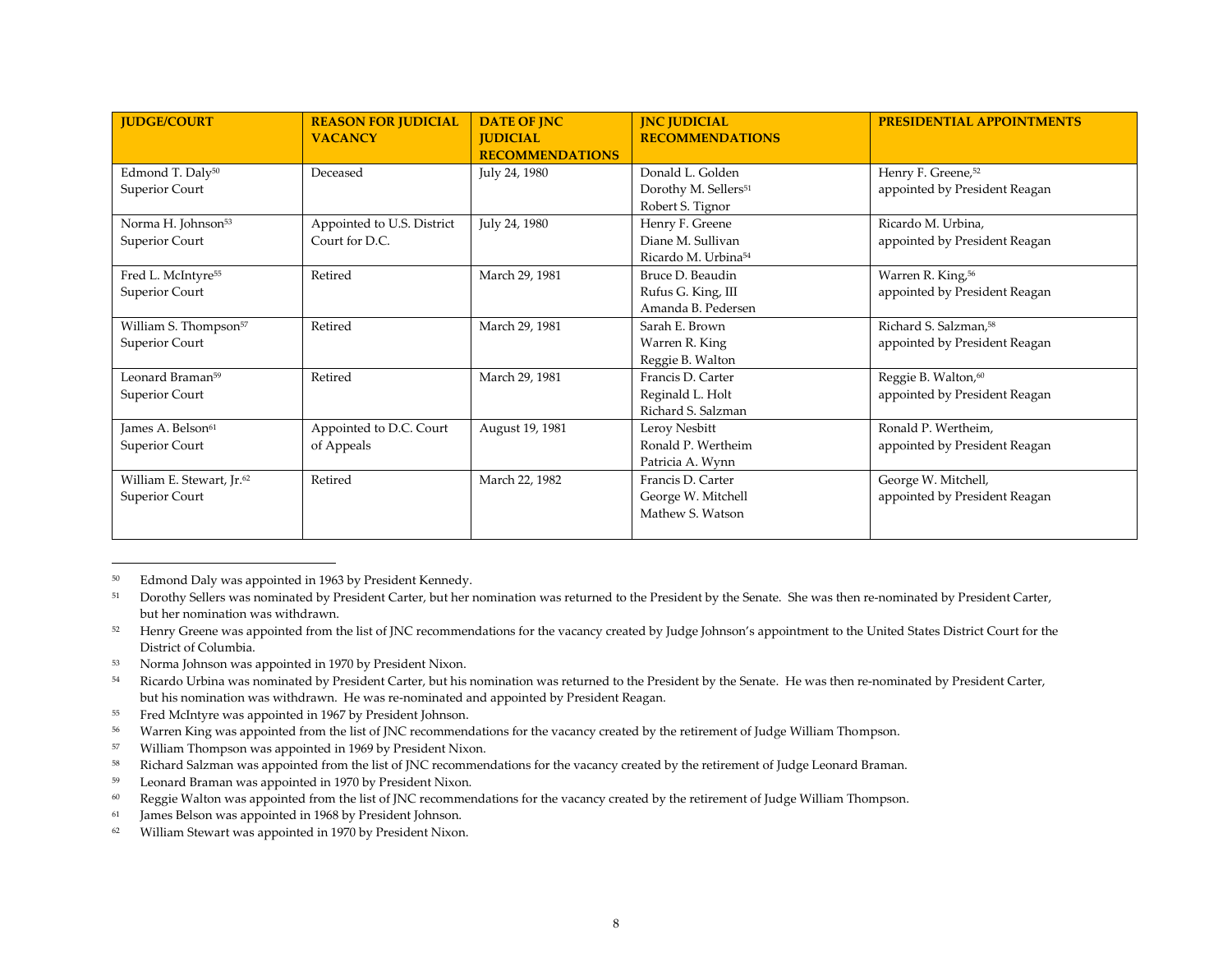| <b>IUDGE/COURT</b>                   | <b>REASON FOR JUDICIAL</b><br><b>VACANCY</b> | <b>DATE OF JNC</b><br><b>JUDICIAL</b><br><b>RECOMMENDATIONS</b> | <b>INC JUDICIAL</b><br><b>RECOMMENDATIONS</b> | <b>PRESIDENTIAL APPOINTMENTS</b>        |
|--------------------------------------|----------------------------------------------|-----------------------------------------------------------------|-----------------------------------------------|-----------------------------------------|
| Dyer J. Taylor <sup>63</sup>         | Retired                                      | March 22, 1982                                                  | Bruce D. Beaudin                              | Steffen W. Graae,                       |
| Superior Court                       |                                              |                                                                 | Steffen W. Graae                              | appointed by President Reagan           |
|                                      |                                              |                                                                 | Patricia A. Wynn                              |                                         |
| Samuel B. Block <sup>64</sup>        | Retired                                      | September 23, 1982                                              | Francis D. Carter                             | Virginia L. Riley,                      |
| Superior Court                       |                                              |                                                                 | Nan R. Huhn                                   | appointed by President Reagan           |
|                                      |                                              |                                                                 | Virginia L. Riley                             |                                         |
| Margaret A. Haywood <sup>65</sup>    | Retired                                      | October 12, 1982                                                | Geoffrey M. Alprin                            | Geoffrey M. Alprin,                     |
| Superior Court                       |                                              |                                                                 | Stephen F. Eilperin                           | appointed by President Reagan           |
|                                      |                                              |                                                                 | Patricia A. Wynn                              |                                         |
| John R. Hess <sup>66</sup>           | Retired                                      | February 18, 1983                                               | Francis D. Carter                             | Stephen F. Eilperin,                    |
| Superior Court                       |                                              |                                                                 | Stephen F. Eilperin                           | appointed by President Reagan           |
|                                      |                                              |                                                                 | Clarice R. Feldman                            |                                         |
| Joseph M. F. Ryan, Jr. <sup>67</sup> | Retired                                      | April 29, 1983                                                  | Florence W. Roisman                           | A. Franklin Burgess, Jr., <sup>68</sup> |
| Superior Court                       |                                              |                                                                 | John E. Scheuermann                           | appointed by President Reagan           |
|                                      |                                              |                                                                 | Emmet G. Sullivan                             |                                         |
| John D. Fauntleroy <sup>69</sup>     | Retired                                      | April 29, 1983                                                  | Bruce D. Beaudin                              | Bruce D. Beaudin,                       |
| Superior Court                       |                                              |                                                                 | A. Franklin Burgess, Jr.                      | appointed by President Reagan           |
|                                      |                                              |                                                                 | Patricia W. Clement                           |                                         |
| David L. Norman <sup>70</sup>        | Retired                                      | June 30, 1983                                                   | Nan R. Huhn                                   | Nan R. Huhn,                            |
| Superior Court                       |                                              |                                                                 | William D. Pease                              | appointed by President Reagan           |
|                                      |                                              |                                                                 | Robert S. Tignor                              |                                         |
| New Judicial Position (1)            | Created by Act of Congress                   | May 18, 1984                                                    | Ronna L. Beck                                 | Susan R. Holmes,71                      |
| Superior Court                       |                                              |                                                                 | Francis D. Carter                             | appointed by President Reagan           |
|                                      |                                              |                                                                 | William L. Davis                              |                                         |
| New Judicial Position (2)            | Created by Act of Congress                   | May 18, 1984                                                    | Herbert L. Dixon                              | Rufus G. King, III,72                   |
| Superior Court                       |                                              |                                                                 | Nathalie P. Gilfoyle                          | appointed by President Reagan           |
|                                      |                                              |                                                                 | Susan R. Holmes                               |                                         |

<sup>63</sup> Dyer Taylor was appointed in 1970 by President Nixon.

70 David Norman was appointed in 1973 by President Nixon.

<sup>64</sup> Samuel Block was appointed in 1972 by President Nixon.

<sup>65</sup> Margaret Haywood was appointed in 1972 by President Nixon.

<sup>66</sup> John Hess was appointed in 1972 by President Nixon.

<sup>67</sup> Joseph Ryan was appointed in 1960 by President Eisenhower.

<sup>68</sup> A. Franklin Burgess was appointed from the list of JNC recommendations for the vacancy created by the retirement of Judge John Fauntleroy.

<sup>69</sup> John Fauntleroy was appointed in 1967 by President Johnson.

<sup>71</sup> Susan Holmes was appointed from the list of JNC recommendations for the vacancy created by the second new Superior Court judicial position.

<sup>72</sup> Rufus King was appointed from the list of JNC recommendations for the vacancy created by the third new Superior Court judicial position.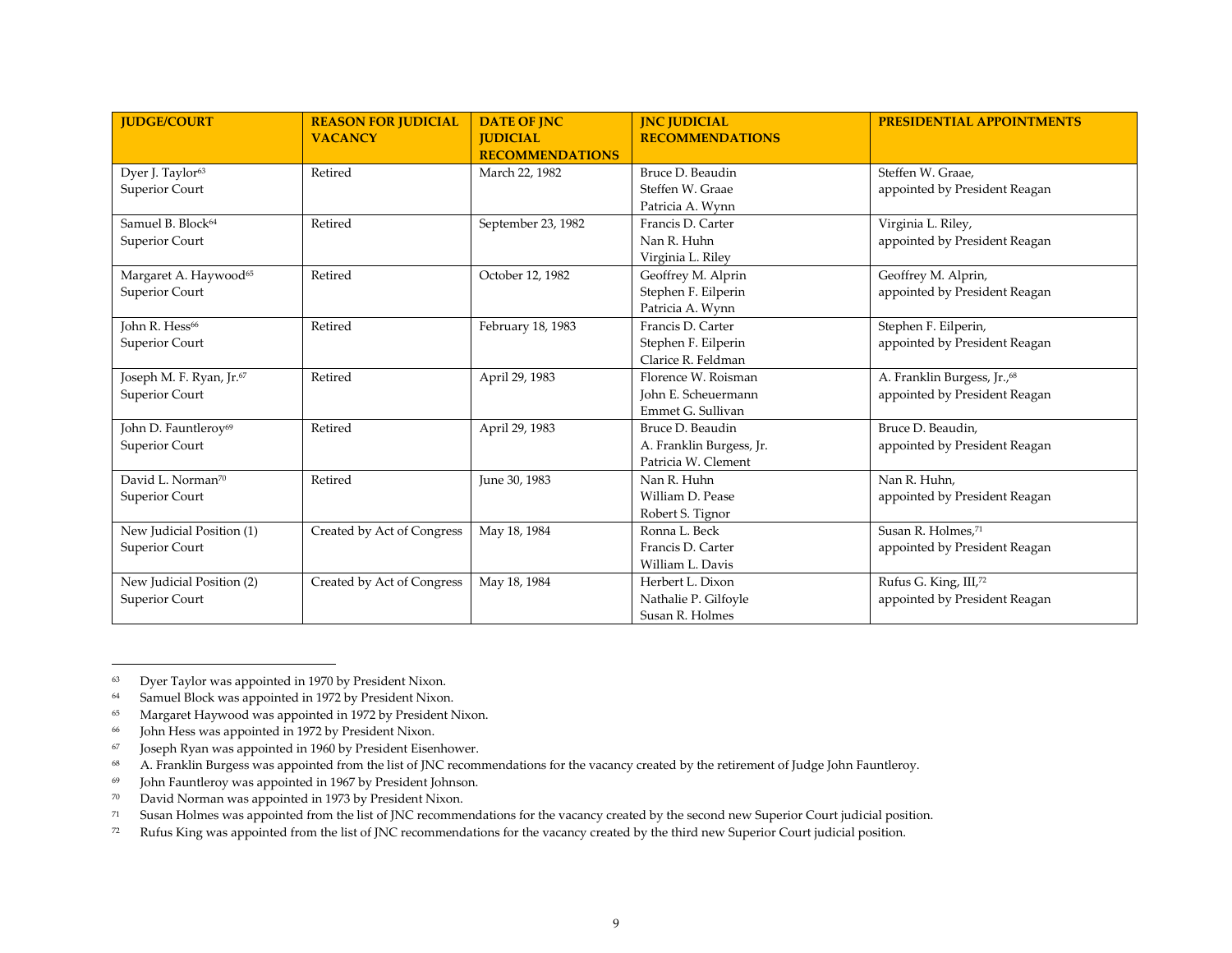| <b>JUDGE/COURT</b>                                       | <b>REASON FOR JUDICIAL</b><br><b>VACANCY</b> | <b>DATE OF JNC</b><br><b>JUDICIAL</b><br><b>RECOMMENDATIONS</b> | <b>INC JUDICIAL</b><br><b>RECOMMENDATIONS</b>                  | <b>PRESIDENTIAL APPOINTMENTS</b>                                  |
|----------------------------------------------------------|----------------------------------------------|-----------------------------------------------------------------|----------------------------------------------------------------|-------------------------------------------------------------------|
| New Judicial Position (3)<br>Superior Court              | Created by Act of Congress                   | May 18, 1984                                                    | Rufus G. King, III<br>Colleen Kollar-Kotelly<br>Noël A. Kramer | Colleen Kollar-Kotelly,<br>appointed by President Reagan          |
| New Judicial Position (4)<br>Superior Court              | Created by Act of Congress                   | May 18, 1984                                                    | David H. Marlin<br>Gregory E. Mize<br>Leroy Nesbitt            | Noël A. Kramer,73<br>appointed by President Reagan                |
| New Judicial Position (5)<br>Superior Court              | Created by Act of Congress                   | May 18, 1984                                                    | Evelyn E. Queen<br>Charles L. Reischel<br>Robert I. Richter    | Robert I. Richter,<br>appointed by President Reagan               |
| New Judicial Position (6)<br>Superior Court              | Created by Act of Congress                   | May 18, 1984                                                    | William L. Robinson<br>John E. Scheuermann<br>John H. Suda     | Emmet G. Sullivan. <sup>74</sup><br>appointed by President Reagan |
| New Judicial Position (7)<br>Superior Court              | Created by Act of Congress                   | May 18, 1984                                                    | Emmet G. Sullivan<br>Robert S. Tignor<br>Matthew S. Watson     | Robert S. Tignor,<br>appointed by President Reagan                |
| James A. Washington, Jr. <sup>75</sup><br>Superior Court | Retired                                      | November 8, 1984                                                | Ronna L. Beck<br>Herbert B. Dixon, Jr.<br>David H. Marlin      | Herbert B. Dixon, Jr.,<br>appointed by President Reagan           |
| John F. Doyle <sup>76</sup><br>Superior Court            | Retired                                      | March 23, 1985                                                  | Richard A. Levie<br>Gregory E. Mize<br>Evelyn E. Queen         | Richard A. Levie,<br>appointed by President Reagan                |
| Tim Murphy <sup>77</sup><br>Superior Court               | Retired                                      | May 8, 1985                                                     | Ronna L. Beck<br>Michael L. Rankin<br>Curtis E. von Kann       | Curtis E. von Kann,<br>appointed by President Reagan              |
| Paul F. McArdle <sup>78</sup><br>Superior Court          | Retired                                      | September 12, 1985                                              | Ronna L. Beck<br>Charles W. Brooks<br>Harold L. Cushenberry    | Harold L. Cushenberry,<br>appointed by President Reagan           |
| Nicholas S. Nunzio <sup>79</sup><br>Superior Court       | Retired                                      | September 12, 1985                                              | Evelyn E. Queen<br>Michael L. Rankin<br>James S. Wright, Jr.   | Michael L. Rankin.<br>appointed by President Reagan               |

<sup>73</sup> Noël Kramer was appointed from the list of JNC recommendations for the vacancy created by the third new Superior Court judicial position.

78 Paul McArdle was appointed in 1970 by President Nixon.

<sup>74</sup> Emmet Sullivan was appointed from the list of JNC recommendations for the vacancy created by the seventh new Superior Court judicial position.

<sup>75</sup> James Washington was appointed in 1970 by President Nixon.

<sup>76</sup> John Doyle was appointed in 1970 by President Nixon.

<sup>77</sup> Tim Murphy was appointed in 1966 by President Johnson.

<sup>79</sup> Nicholas Nunzio was appointed in 1970 by President Nixon.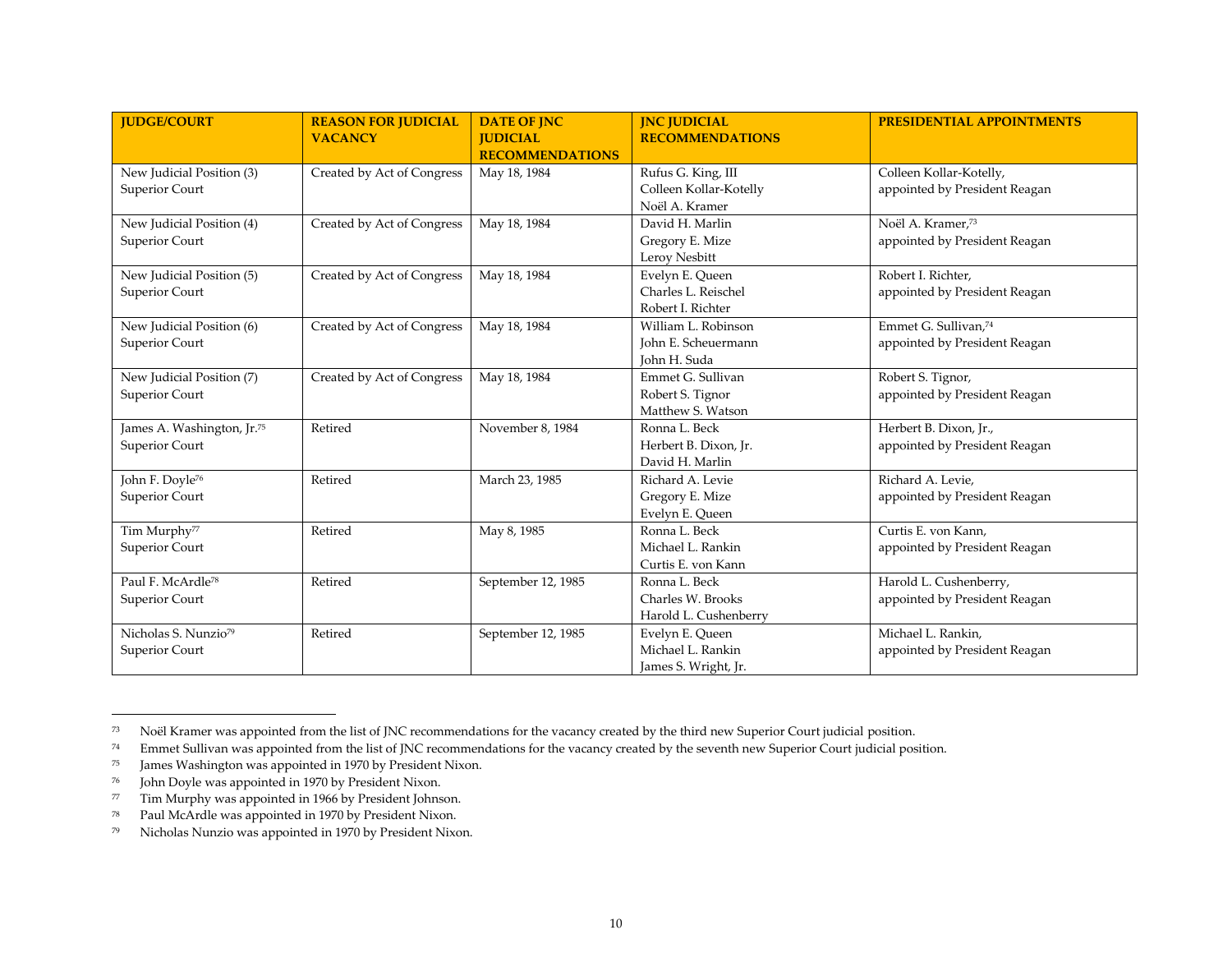| <b>IUDGE/COURT</b>                  | <b>REASON FOR JUDICIAL</b> | <b>DATE OF JNC</b>     | <b>INC JUDICIAL</b>                  | <b>PRESIDENTIAL APPOINTMENTS</b>        |
|-------------------------------------|----------------------------|------------------------|--------------------------------------|-----------------------------------------|
|                                     | <b>VACANCY</b>             | <b>JUDICIAL</b>        | <b>RECOMMENDATIONS</b>               |                                         |
|                                     |                            | <b>RECOMMENDATIONS</b> |                                      |                                         |
| George H. Revercomb <sup>80</sup>   | Appointed to U.S. District | January 23, 1986       | Evelyn E. Queen                      | Evelyn E. Queen,                        |
| <b>Superior Court</b>               | Court for D.C.             | February 25, 1986      | Robert P. Watkins, III <sup>81</sup> | appointed by President Reagan           |
|                                     |                            |                        | James S. Wright, Jr.                 |                                         |
|                                     |                            |                        | John H. Suda                         |                                         |
| H. Carl Moultrie, I82               | Deceased                   | April 29, 1986         | Clarice R. Feldman                   | John H. Suda,                           |
| Superior Court                      |                            |                        | William L. Robinson                  | appointed by President Reagan           |
|                                     |                            |                        | John H. Suda                         |                                         |
| Luke C. Moore <sup>83</sup>         | Retired                    | September 9, 1987      | Arthur L. Burnett, Sr.               | Arthur L. Burnett, Sr.,                 |
| Superior Court                      |                            |                        | Joel M. Finkelstein                  | appointed by President Reagan           |
|                                     |                            |                        | Leroy Nesbitt                        |                                         |
| Donald S. Smith <sup>84</sup>       | Retired                    | September 9, 1987      | William L. Davis                     | Cheryl M. Long,                         |
| <b>Superior Court</b>               |                            |                        | Cheryl M. Long                       | appointed by President Reagan           |
|                                     |                            |                        | Mildred M. Matesich                  |                                         |
| Virginia L. Riley                   | Deceased                   | March 3, 1988          | Eric H. Holder, Jr.                  | Eric H. Holder, Jr.,                    |
| Superior Court                      |                            |                        | Leroy Nesbitt                        | appointed by President Reagan           |
|                                     |                            |                        | Charles L. Reischel                  |                                         |
| Frank E. Schwelb                    | Appointed to D.C. Court    | May 26, 1988           | Mildred M. Edwards                   | Mildred M. Edwards,                     |
| Superior Court                      | of Appeals                 |                        | Lois Hochhauser                      | appointed by President Reagan           |
|                                     |                            |                        | Paul S. Ryerson                      |                                         |
| Reggie B. Walton                    | Resigned                   | July 31, 1989          | Ruth R. Banks                        | Zinora M. Mitchell,                     |
| <b>Superior Court</b>               |                            |                        | Kaye K. Christian                    | appointed by President George H.W. Bush |
|                                     |                            |                        | Zinora M. Mitchell                   |                                         |
| <b>Eight New Judicial Positions</b> | Created by Act of Congress | February 29, 1990 85   | Mary E. Abrecht                      | Mary E. Abrecht                         |
| Superior Court                      |                            |                        | Ruth R. Banks                        | Kaye K. Christian                       |
|                                     |                            |                        | Russell F. Canan                     | Frederick D. Dorsey                     |
|                                     |                            |                        | Harlow R. Case                       | Ellen S. Huvelle                        |
|                                     |                            |                        | Karen K. Christensen                 | Jose M. Lopez                           |
|                                     |                            |                        | Kaye K. Christian                    | Joan Zeldon McAvoy                      |
|                                     |                            |                        | Howard C. Davenport                  | Gregory E. Mize                         |
|                                     |                            |                        | Frederick D. Dorsey                  | Patricia A. Wynn,                       |
|                                     |                            |                        | Stephanie Duncan-Peters              | appointed by President George H.W. Bush |
|                                     |                            |                        | Wendell P. Gardner, Jr.              |                                         |

<sup>80</sup> George Revercomb was appointed in 1970 by President Nixon.

<sup>81</sup> Robert Watkins withdrew from consideration prior to action by the President and John Suda was then recommended by the JNC on February 25, 1986.

<sup>82</sup> H. Carl Moultrie was appointed in 1972 by President Nixon.

<sup>83</sup> Luke Moore was appointed in 1970 by President Nixon.

<sup>84</sup> Donald Smith was appointed in 1972 by President Nixon.

<sup>&</sup>lt;sup>85</sup> The JNC submitted an omnibus list of 24 recommendations to fill the eight new judicial positions.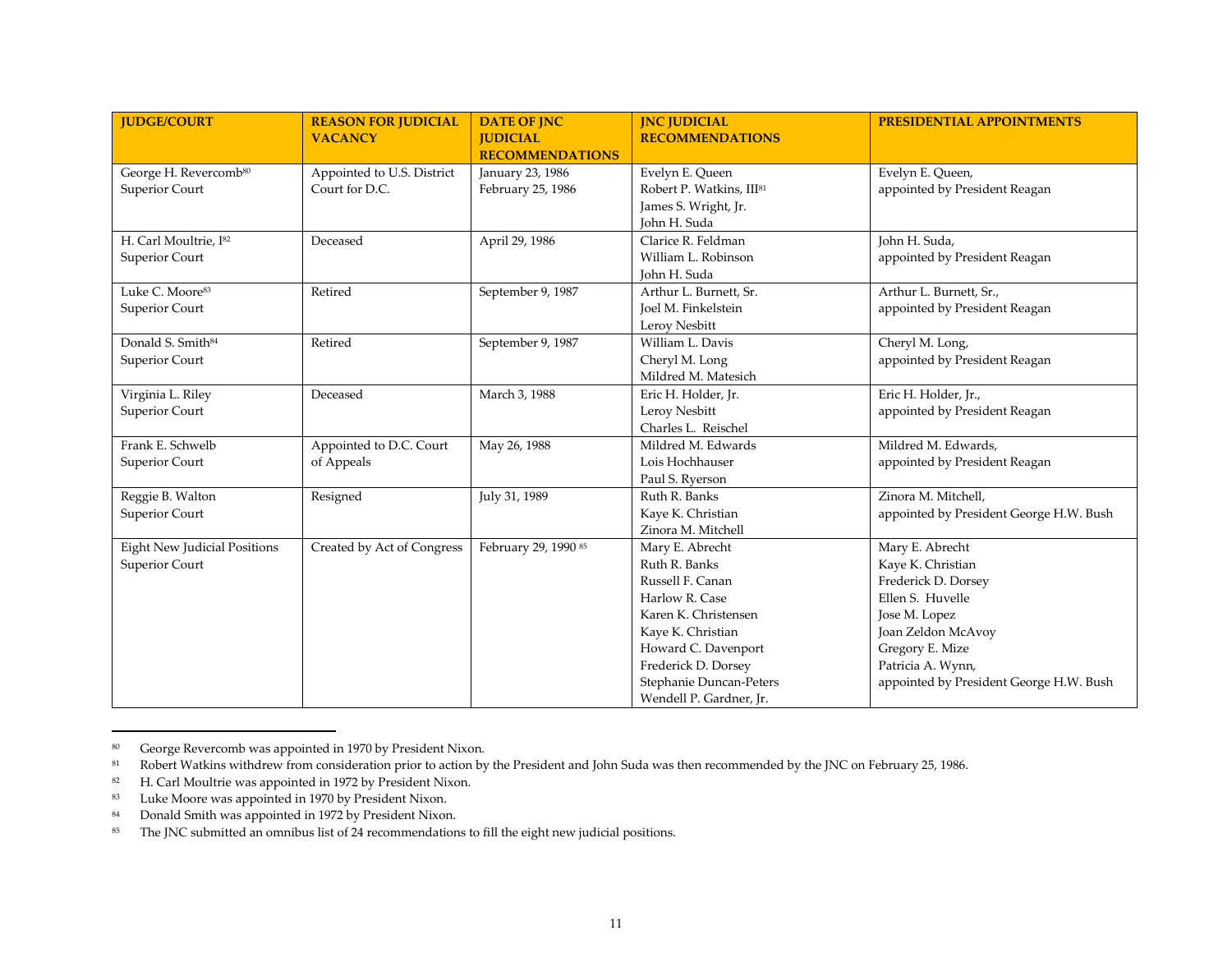| <b>IUDGE/COURT</b>             | <b>REASON FOR JUDICIAL</b> | <b>DATE OF JNC</b>     | <b>INC JUDICIAL</b>     | <b>PRESIDENTIAL APPOINTMENTS</b>        |
|--------------------------------|----------------------------|------------------------|-------------------------|-----------------------------------------|
|                                | <b>VACANCY</b>             | <b>JUDICIAL</b>        | <b>RECOMMENDATIONS</b>  |                                         |
|                                |                            | <b>RECOMMENDATIONS</b> |                         |                                         |
|                                |                            |                        | Elizabeth S. Gere       |                                         |
|                                |                            |                        | Katherine S. Gruenheck  |                                         |
|                                |                            |                        | Christopher A. Hart     |                                         |
|                                |                            |                        | Ellen S. Huvelle        |                                         |
|                                |                            |                        | Anne O. Keary           |                                         |
|                                |                            |                        | Jose M. Lopez           |                                         |
|                                |                            |                        | <b>Joan Zeldon</b>      |                                         |
|                                |                            |                        | Gregory E. Mize         |                                         |
|                                |                            |                        | Leroy Nesbitt           |                                         |
|                                |                            |                        | Paul D. Pearlstein      |                                         |
|                                |                            |                        | Charles L. Reischel     |                                         |
|                                |                            |                        | Robert E. Richardson    |                                         |
|                                |                            |                        | Earl E. Shamwell        |                                         |
|                                |                            |                        | Patricia A. Wynn        |                                         |
| Carlisle E. Pratt              | Retired                    | April 12, 1990         | John H. Bayly, Jr.      | Linda Turner Hamilton,                  |
| Superior Court                 |                            |                        | Zoe A. Bush             | appointed by President George H.W. Bush |
|                                |                            |                        | Linda T. Hamilton       |                                         |
| Iraline G. Barnes              | Retired                    | April 12, 1990         | Beverly J. Burke        | John H. Bayly, Jr., 86                  |
| Superior Court                 |                            |                        | Stephen G. Milliken     | appointed by President George H.W. Bush |
|                                |                            |                        | Susan A. Sinclair       |                                         |
| Joseph M. Hannon <sup>87</sup> | Deceased                   | May 9, 1990            | Carol M. Booker         | Stephen G. Milliken, 88                 |
| Superior Court                 |                            |                        | Don W. Crockett         | appointed by President George H.W. Bush |
|                                |                            |                        | Richard B. Hoffman      |                                         |
| Annice M. Wagner               | Appointed to D.C. Court of | September 17, 1990     | Karen K. Christensen    | Wendell P. Gardner, Jr.,                |
| Superior Court                 | Appeals                    |                        | Wendell P. Gardner, Jr. | appointed by President George H.W. Bush |
|                                |                            |                        | Reginald C. Govan       |                                         |
| Sylvia A. Bacon <sup>89</sup>  | Retired                    | July 22, 1991          | Richard H. Ringell      | Reggie B. Walton,                       |
| Superior Court                 |                            |                        | Earl E. Shamwell        | appointed by President George H.W. Bush |
|                                |                            |                        | Reggie B. Walton        |                                         |
| Warren R. King                 | Appointed to D.C. Court of | October 16, 1991       | Russell F. Canan        | Ann O. Keary,                           |
| Superior Court                 | Appeals                    |                        | Stephanie Duncan-Peters | appointed by President George H.W. Bush |
|                                |                            |                        | Ann O. Keary            |                                         |

<sup>86</sup> John Bayly was appointed from the list of JNC recommendations for the vacancy created by the retirement of Judge Carlisle Pratt.

<sup>87</sup> Joseph Hannon was appointed in 1972 by President Nixon.

<sup>88</sup> Stephen Milliken was appointed from the list of JNC recommendations for the vacancy created by the retirement of Judge Iraline Barnes.

<sup>89</sup> Sylvia Bacon was appointed in 1970 by President Nixon.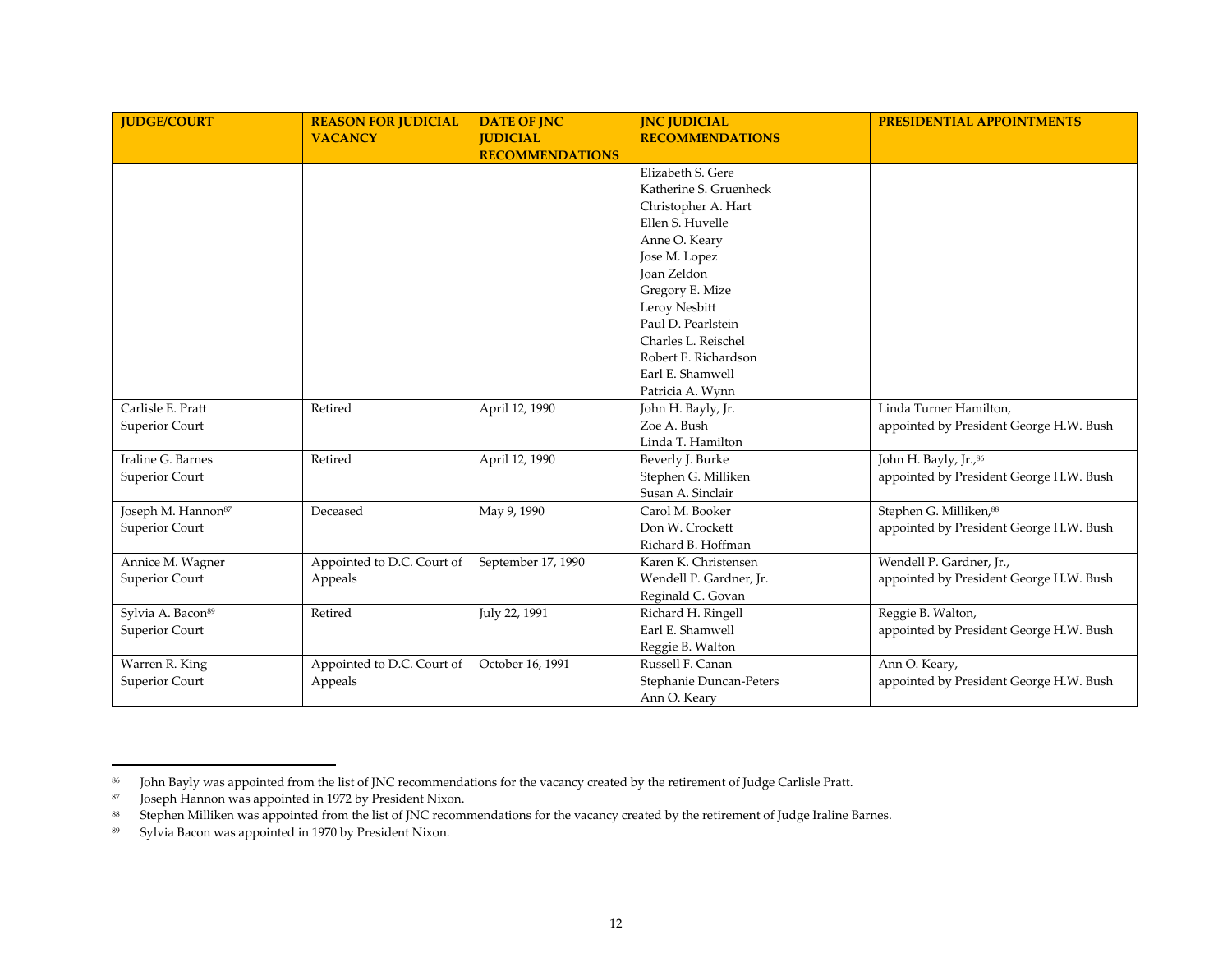| <b>JUDGE/COURT</b>                                 | <b>REASON FOR JUDICIAL</b><br><b>VACANCY</b> | <b>DATE OF INC</b><br><b>JUDICIAL</b><br><b>RECOMMENDATIONS</b> | <b>INC JUDICIAL</b><br><b>RECOMMENDATIONS</b>                                 | <b>PRESIDENTIAL APPOINTMENTS</b>                                                  |
|----------------------------------------------------|----------------------------------------------|-----------------------------------------------------------------|-------------------------------------------------------------------------------|-----------------------------------------------------------------------------------|
| George H. Goodrich <sup>90</sup><br>Superior Court | Retired                                      | October 16, 1991                                                | Lois Hochhauser<br>Erias A. Hyman<br>Cynthia M. Lobo                          | Stephanie Duncan-Peters, <sup>91</sup><br>appointed by President George H.W. Bush |
| Bruce S. Mencher<br>Superior Court                 | Retired                                      | October 16, 1991                                                | Andrea L. Harnett<br>Leroy Nesbitt<br>Judith E. Retchin                       | Judith E. Retchin,<br>appointed by President George H.W. Bush                     |
| William C. Gardner<br>Superior Court               | Retired                                      | October 16, 1991                                                | William M. Jackson<br>Paul D. Pearlstein<br>John E. Scheuermann               | William M. Jackson,<br>appointed by President George H.W. Bush                    |
| Robert M. Scott<br>Superior Court                  | Retired                                      | April 16, 1992                                                  | Karen K. Christensen<br>Lee F. Satterfield<br>Donna L. Wulkan                 | Lee F. Satterfield,<br>appointed by President George H.W. Bush                    |
| Emmet G. Sullivan<br>Superior Court                | Appointed to D.C. Court<br>of Appeals        | April 16, 1992                                                  | Geraldine R. Gennet <sup>92</sup><br><b>Brook Hedge</b><br>Richard H. Ringell | Brook Hedge,<br>appointed by President George H.W. Bush                           |
| Ronald P. Wertheim<br>Superior Court               | Retired                                      | September 10, 1992                                              | Russell F. Canan<br>John E. Scheurmann<br>Earl E. Shamwell, Jr.               | Russell F. Canan<br>appointed by President Clinton                                |
| Robert A. Shuker<br>Superior Court                 | Deceased                                     | August 17, 1993                                                 | Rafael Diaz<br><b>Judith Hetherton</b><br>Cynthia W. Lobo                     | Rafael Diaz,<br>appointed by President Clinton                                    |
| Fred B. Ugast <sup>93</sup><br>Superior Court      | Retired                                      | November 18, 1993                                               | Leroy Nesbitt<br>Richard H. Ringell<br>Earl E. Shamwell                       | Zoe Bush.94<br>appointed by President Clinton                                     |
| Eric H. Holder, Jr.<br>Superior Court              | Resigned                                     | November 18, 1993                                               | Judith Bartnoff<br>Zoe Bush<br>Rhonda Reid Winston                            | Judith Bartnoff,<br>appointed by President Clinton                                |
| Peter H. Wolf<br>Superior Court                    | Retired                                      | February 4, 1994                                                | Fern Flanagan<br>Mellie H. Nelson<br>Lawrence H. Schwartz                     | Rhonda Reid Winston, 95<br>appointed by President Clinton                         |

<sup>90</sup> George Goodrich was appointed in 1969 by President Nixon.

93 Fred Ugast was appointed in 1973 by President Nixon.

<sup>&</sup>lt;sup>91</sup> Stephanie Duncan-Peters was appointed from the list of JNC recommendations for the vacancy created by the retirement of Judge Warren King.

<sup>92</sup> Geraldine Gennet was nominated by President Bush for the vacancy created by the retirement of Judge Ronald P. Wertheim, but her nomination was returned to the President by the Senate.

<sup>94</sup> Zoe Bush was appointed from the list of JNC recommendations for the vacancy created by the resignation of Judge Eric Holder.

<sup>95</sup> Rhonda Winston was appointed from the list of JNC recommendations for the vacancy created by the resignation of Judge Eric Holder.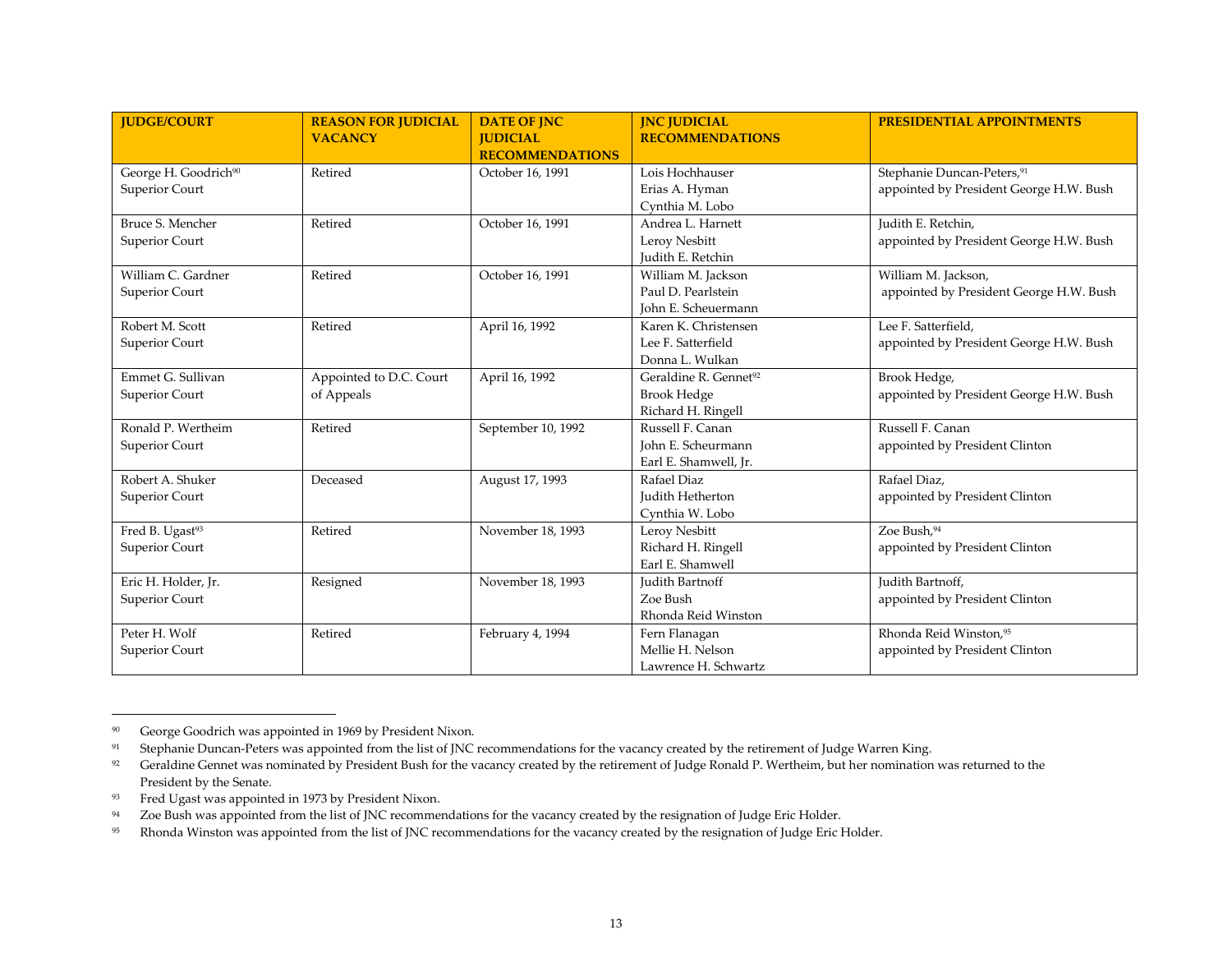| <b>IUDGE/COURT</b>                          | <b>REASON FOR JUDICIAL</b><br><b>VACANCY</b> | <b>DATE OF JNC</b><br><b>IUDICIAL</b><br><b>RECOMMENDATIONS</b> | <b>JNC JUDICIAL</b><br><b>RECOMMENDATIONS</b>                      | <b>PRESIDENTIAL APPOINTMENTS</b>                                        |
|---------------------------------------------|----------------------------------------------|-----------------------------------------------------------------|--------------------------------------------------------------------|-------------------------------------------------------------------------|
| Ricardo M. Urbina<br>Superior Court         | Appointed to U.S. District<br>Court for D.C. | September 6, 1994                                               | Robert E. Morin<br>Eric T. Washington<br><b>Wayne Williams</b>     | Eric T. Washington,<br>appointed by President Clinton                   |
| <b>Gladys Kessler</b><br>Superior Court     | Appointed to U.S. District<br>Court for D.C. | September 6, 1994                                               | Patricia A. Broderick<br>Linda K. Davis<br>Cynthia W. Lobo         | Linda K. Davis,<br>appointed by President Clinton                       |
| Bruce D. Beaudin<br>Superior Court          | Retired                                      | October 24, 1994                                                | Ronna L. Beck<br>Fern Flanagan<br>Lawrence H. Schwartz             | Ronna L. Beck,<br>appointed by President Clinton                        |
| Curtis E. von Kann<br>Superior Court        | Retired                                      | October 18, 1995                                                | Erias A. Hyman<br>Robert E. Morin<br>Mary A. Gooden Terrell        | Robert E. Morin.<br>appointed by President Clinton                      |
| Richard S. Salzman<br><b>Superior Court</b> | Retired                                      | April 8, 1996                                                   | Ronald C. Crump<br>Poli A. Marmolejos<br>L. Jackson Thomas, II     | Mary A. Gooden Terrell, <sup>96</sup><br>appointed by President Clinton |
| Harriett R. Taylor<br>Superior Court        | Retired                                      | July 31, 1996                                                   | Patricia A. Broderick<br>Lawrence H. Schwartz<br>Barbara Lee Smith | Patricia A. Broderick.97<br>appointed by President Clinton              |
| John H. Suda<br><b>Superior Court</b>       | Retired                                      | May 29, 1997                                                    | Anita Josey-Herring<br>Thomas J. Motley<br>Robert R. Rigsby        | John M. Campbell, <sup>98</sup><br>appointed by President Clinton       |
| Colleen Kollar-Kotelly<br>Superior Court    | Appointed to U.S. District<br>Court for D.C. | May 29, 1997                                                    | John M. Campbell<br>Fern Flanagan<br>Erias A. Hyman                | Anita Josey-Herring, <sup>99</sup><br>appointed by President Clinton    |
| Henry H. Kennedy, Jr.<br>Superior Court     | Appointed to U.S. District<br>Court for D.C. | December 12, 1997                                               | Thomas J. Motley<br>Robert R. Rigsby<br>Melvin R. Wright           | Melvin R. Wright,<br>appointed by President Clinton                     |
| Paul R. Webber, III<br>Superior Court       | Retired                                      | March 3, 1998                                                   | Ronald C. Crump<br>Neal E. Kravitz<br>Hiram E. Puig-Lugo           | Neal E. Kravitz.<br>appointed by President Clinton                      |

<sup>&</sup>lt;sup>96</sup> Mary Terrell was appointed from the list of JNC recommendations for the vacancy created by the retirement of Judge Curtis E. von Kann. She was nominated by President Clinton, but her nomination was returned to the President by the Senate. She was then re-nominated and appointed by President Clinton.

<sup>&</sup>lt;sup>97</sup> Patricia Broderick was nominated by President Clinton, but her nomination was returned to the President by the Senate. She was then re-nominated and appointed by President Clinton.

<sup>98</sup> John Campbell was appointed from the list of JNC recommendations for the vacancy created by the appointment of Judge Colleen Kollar-Kotelly to the United States District Court for the District of Columbia.

<sup>99</sup> Anita Josey-Herring was appointed from the list of JNC recommendations for the vacancy created by the retirement of Judge John Suda.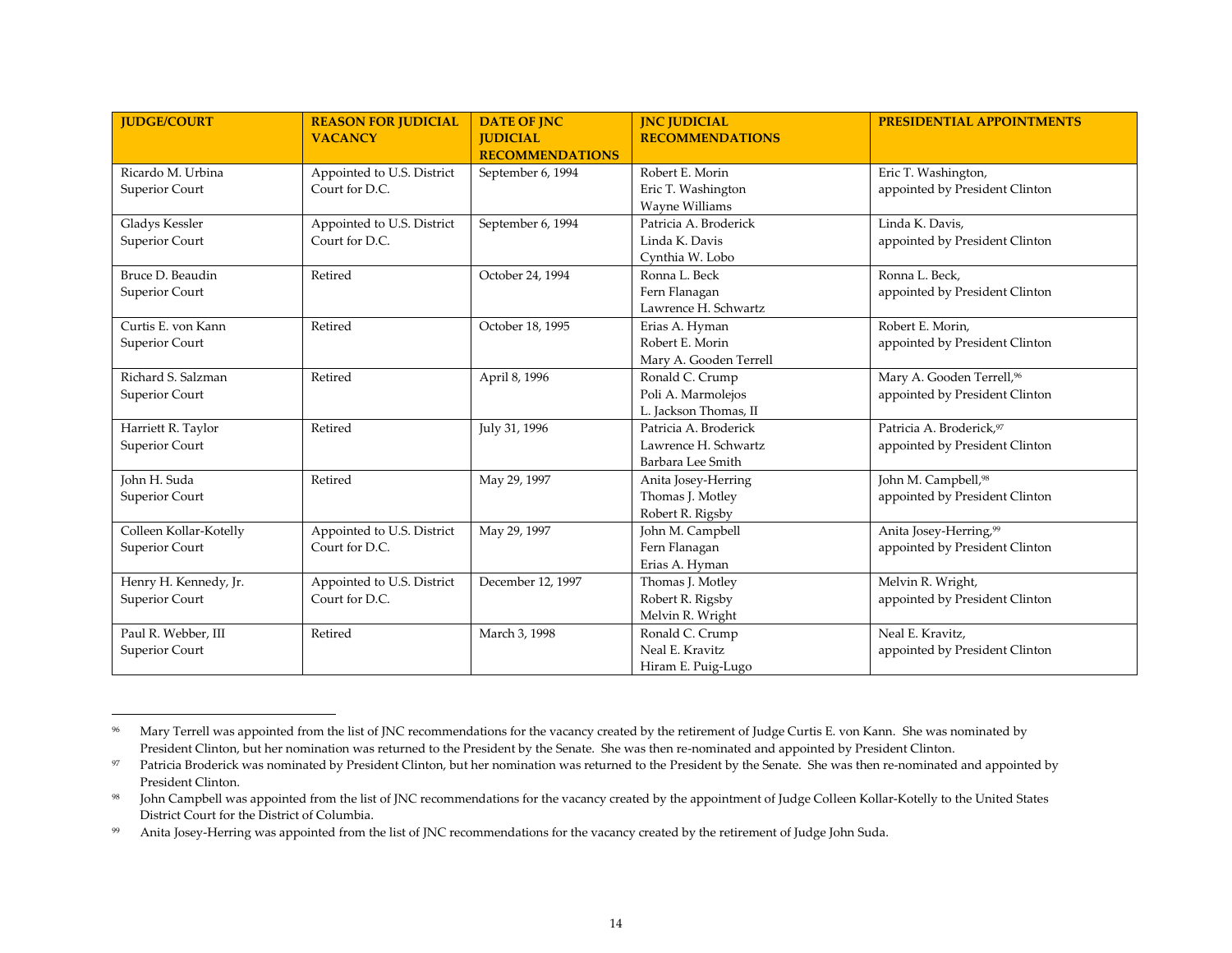| <b>IUDGE/COURT</b>                                  | <b>REASON FOR JUDICIAL</b><br><b>VACANCY</b> | <b>DATE OF JNC</b><br><b>IUDICIAL</b><br><b>RECOMMENDATIONS</b> | <b>INC JUDICIAL</b><br><b>RECOMMENDATIONS</b>                               | <b>PRESIDENTIAL APPOINTMENTS</b>                              |
|-----------------------------------------------------|----------------------------------------------|-----------------------------------------------------------------|-----------------------------------------------------------------------------|---------------------------------------------------------------|
| Stephen F. Eilperin<br>Superior Court               | Retired                                      | March 3, 1998                                                   | Natalia Combs Greene<br>Poli A. Marmolejos<br>John M. Mott                  | Natalia Combs Greene,<br>appointed by President Clinton       |
| Arthur L. Burnett, Sr.<br>Superior Court            | Retired                                      | October 20, 1998                                                | Jeanette J. Clark<br>Mellie H. Nelson<br>Hiram E. Puig-Lugo                 | Hiram E. Puig-Lugo,<br>appointed by President Clinton         |
| Eric T. Washington<br>Superior Court                | Appointed to D.C. Court<br>of Appeals        | August 26, 1999                                                 | Anna Blackburne-Rigsby<br>Jeanette J. Clark<br>Mellie H. Nelson             | Anna Blackburne-Rigsby,<br>appointed by President Clinton     |
| Robert S. Tignor<br>Superior Court                  | Retired                                      | August 26, 1999                                                 | Erias A. Hyman<br>Thomas J. Motley<br>J. Michael Ryan                       | Thomas J. Motley,<br>appointed by President Clinton           |
| Truman A. Morrison, III<br>Superior Court           | Retired                                      | January 11, 2000                                                | Richard K. Gilbert<br>John Ramsey Johnson<br>John M. Mott                   | John M. Mott,<br>appointed by President Clinton               |
| Ellen S. Huvelle<br>Superior Court                  | Appointed to U.S. District<br>Court for D.C. | February 28, 2000                                               | Noël A. Brennan<br>Blanche L. Bruce<br>Andrew Fois <sup>100</sup>           | John Ramsey Johnson, 101<br>appointed by President Clinton    |
| Henry F. Greene<br>Superior Court                   | Retired                                      | April 28, 2000                                                  | Gerald I. Fisher<br>Fern Flanagan<br>Richard B. Jerome                      | Maurice A. Ross, 102<br>appointed by President George W. Bush |
| Richard A. Levie<br>Superior Court                  | Retired                                      | April 28, 2000                                                  | Tamar M. Meekins <sup>103</sup><br>Maurice A. Ross<br>Robert J. Spagnoletti | Gerald I. Fisher, 104<br>appointed by President Clinton       |
| Eugene N. Hamilton <sup>105</sup><br>Superior Court | Retired                                      | July 10, 2000                                                   | Erik P. Christian<br>Milton C. Lee, Jr.<br>Odessa F. Vincent                | Erik P. Christian,<br>appointed by President George W. Bush   |
| Stephen G. Milliken<br>Superior Court               | Retired                                      | March 13, 2001                                                  | Blanche L. Bruce<br>Lynn Leibovitz<br>J. Michael Ryan                       | Lynn Leibovitz,<br>appointed by President George W. Bush      |

<sup>100</sup> Andrew Fois was nominated on July 20, 2000, for the vacancy created by the retirement of Judge Eugene Hamilton, but his nomination was returned to the President by the Senate.

<sup>101</sup> John Ramsey Johnson was appointed from the list of JNC recommendations for the vacancy created by the retirement of Judge Truman Morrison.

<sup>102</sup> Maurice Ross was appointed from the list of JNC recommendations for the vacancy created by the retirement of Judge Richard Levie.

<sup>103</sup> Tamar Meekins was nominated on June 26, 2000, for the vacancy created by the retirement of Judge Henry Greene, but her nomination was returned to the President by the Senate.

<sup>104</sup> Gerald Fisher was appointed in January 2001 from the list of JNC recommendations for the vacancy created by the retirement of Judge Henry Greene.

<sup>105</sup> Eugene Hamilton was appointed in 1970 by President Nixon.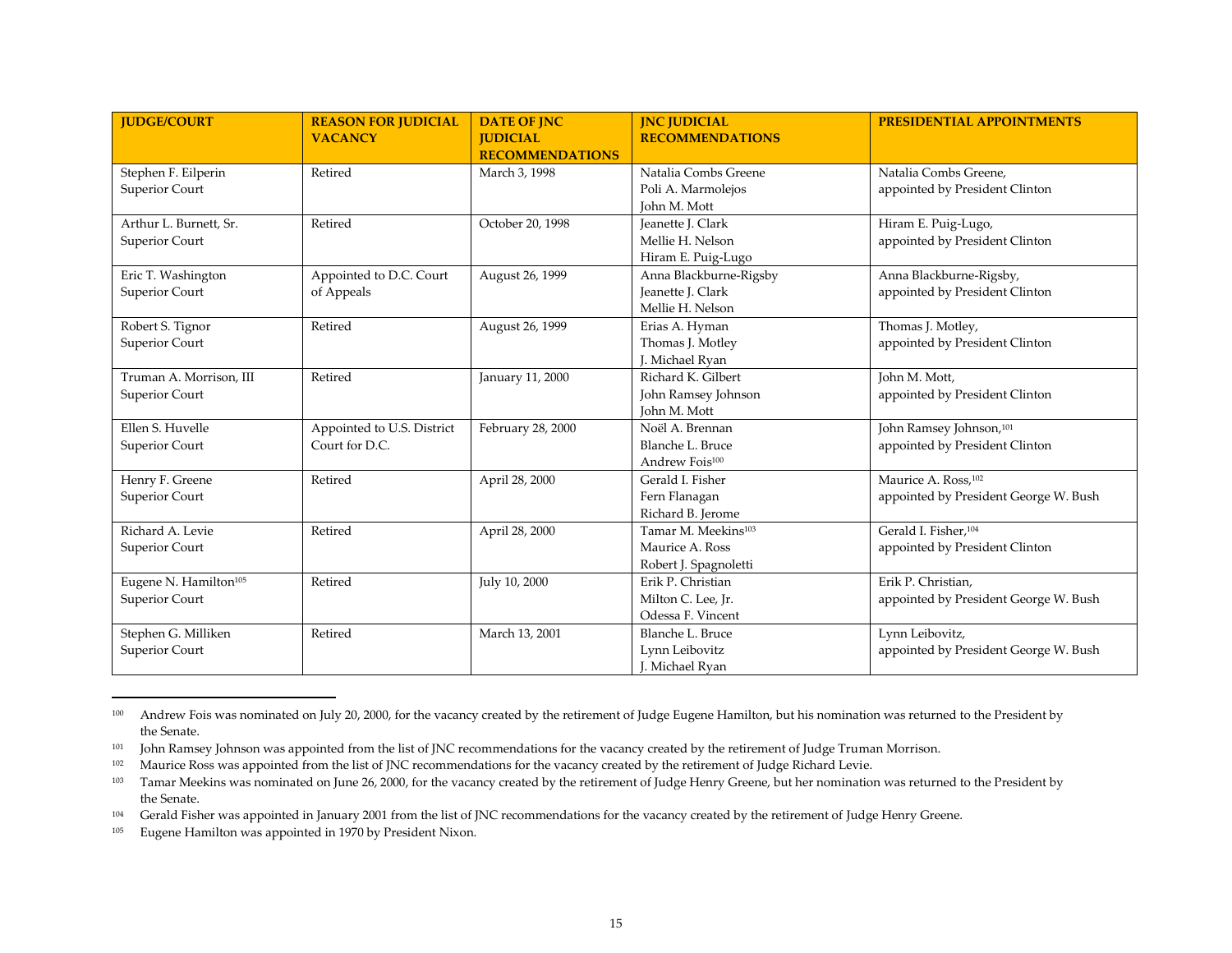| <b>IUDGE/COURT</b>                          | <b>REASON FOR JUDICIAL</b><br><b>VACANCY</b> | <b>DATE OF JNC</b><br><b>JUDICIAL</b><br><b>RECOMMENDATIONS</b> | <b>INC JUDICIAL</b><br><b>RECOMMENDATIONS</b>                 | <b>PRESIDENTIAL APPOINTMENTS</b>                                           |
|---------------------------------------------|----------------------------------------------|-----------------------------------------------------------------|---------------------------------------------------------------|----------------------------------------------------------------------------|
| Evelyn E. Queen<br>Superior Court           | Retired                                      | April 27, 2001                                                  | Diane M. Brenneman<br>Jeanette J. Clark<br>Patricia A. Riley  | Odessa F. Vincent, <sup>106</sup><br>appointed by President George W. Bush |
| George W. Mitchell<br>Superior Court        | Deceased                                     | October 22, 2001                                                | Milton C. Lee, Jr.<br>Judith N. Macaluso<br>J. Michael Ryan   | Jeanette J. Clark, <sup>107</sup><br>appointed by President George W. Bush |
| Reggie B. Walton<br>Superior Court          | Appointed to U.S. District<br>Court for D.C. | December 13, 2001                                               | Blanche L. Bruce<br>William F. Causey<br>Robert R. Rigsby     | Robert R. Rigsby,<br>appointed by President George W. Bush                 |
| Gregory E. Mize<br>Superior Court           | Retired                                      | March 12, 2002                                                  | James E. Boasberg<br>Noël A. Brennan<br>Brian F. Holeman      | James E. Boasberg,<br>appointed by President George W. Bush                |
| Patricia A. Wynn<br>Superior Court          | Retired                                      | March 12, 2002                                                  | Patricia A. Riley<br>Fern F. Saddler<br>Robert J. Spagnoletti | Fern F. Saddler, 108<br>appointed by President George W. Bush              |
| New Judicial Position (1)<br>Superior Court | Created by Act of Congress                   | November 14, 2002                                               | Diane M. Brenneman<br>Jerry S. Byrd<br>Margaret J. McKinney   | Jerry S. Byrd,<br>appointed by President George W. Bush                    |
| New Judicial Position (2)<br>Superior Court | Created by Act of Congress                   | November 14, 2002                                               | Carol A. Dalton<br>S. Pamela Gray<br>Christopher J. Herrling  | Judith N. Macaluso, 109<br>appointed by President George W. Bush           |
| New Judicial Position (3)<br>Superior Court | Created by Act of Congress                   | November 14, 2002                                               | Judith N. Macaluso<br>Juliet J. McKenna<br>J. Michael Ryan    | J. Michael Ryan,<br>appointed by President George W. Bush                  |
| Mary E. Abrecht<br>Superior Court           | Retired                                      | March 27, 2003                                                  | Blanche L. Bruce<br>Brian F. Holeman<br>Heidi M. Pasichow     | Brian F. Holeman.<br>appointed by President George W. Bush                 |
| Frederick D. Dorsey<br>Superior Court       | Retired                                      | May 14, 2003                                                    | Craig S. Iscoe<br>Dorothy A. Jeffress<br>Phyllis D. Thompson  | Craig S. Iscoe,<br>appointed by President George W. Bush                   |

<sup>106</sup> Odessa Vincent was appointed from the list of JNC recommendations for the vacancy created by the retirement of Judge Eugene Hamilton. She was nominated by President George W. Bush, but her nomination was returned to the President by the Senate. She was then re-nominated and appointed by President George W. Bush.

<sup>107</sup> Jeanette Clark was appointed from the list of JNC recommendations for the vacancy created by the retirement of Judge Evelyn Queen.

<sup>108</sup> Fern Saddler was nominated by President George W. Bush, but her nomination was returned to the President by the Senate. She was then re-nominated and appointed by President W. Bush.

<sup>109</sup> Judith Macaluso was appointed from the list of JNC recommendations for the vacancy created by the third new Superior Court judicial position.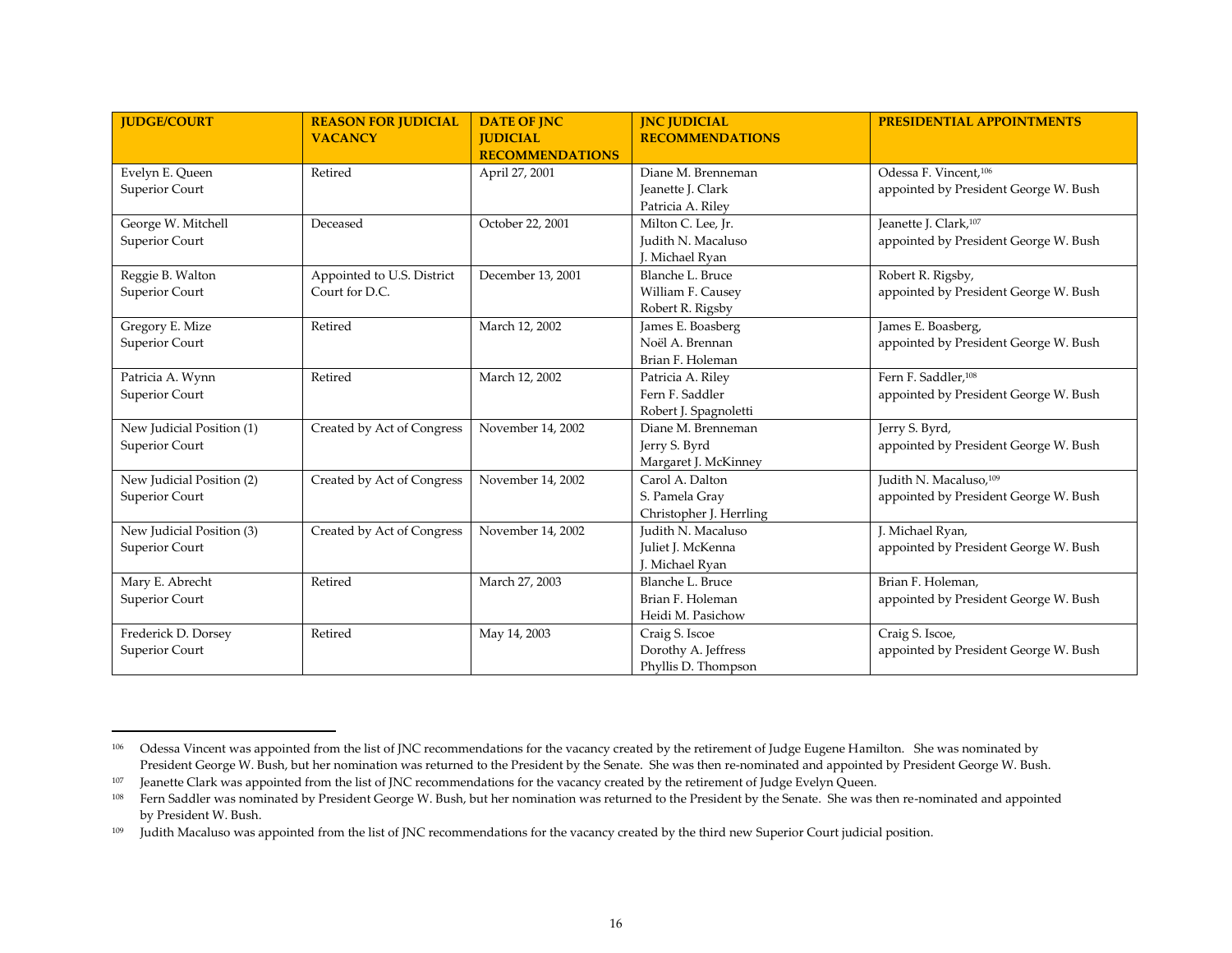| <b>JUDGE/COURT</b>             | <b>REASON FOR JUDICIAL</b><br><b>VACANCY</b> | <b>DATE OF INC</b><br><b>IUDICIAL</b> | <b>INC JUDICIAL</b><br><b>RECOMMENDATIONS</b> | <b>PRESIDENTIAL APPOINTMENTS</b>      |
|--------------------------------|----------------------------------------------|---------------------------------------|-----------------------------------------------|---------------------------------------|
|                                |                                              | <b>RECOMMENDATIONS</b>                |                                               |                                       |
| Mildred M. Edwards             | Retired                                      | July 24, 2003                         | Jeffrey S. Gutman                             | Gregory E. Jackson,                   |
| Superior Court                 |                                              |                                       | Gregory E. Jackson                            | appointed by President George W. Bush |
|                                |                                              |                                       | Beth S. Slavet                                |                                       |
| Nan R. Shuker (nee Huhn)       | Retired                                      | March 22, 2004                        | Diane M. Brenneman                            | Juliet J. McKenna, <sup>110</sup>     |
| Superior Court                 |                                              |                                       | S. Pamela Gray                                | appointed by President George W. Bush |
|                                |                                              |                                       | Juliet J. McKenna                             |                                       |
| Shellie F. Bowers              | Retired                                      | March 22, 2004                        | Laura A. Cordero                              | Laura A. Cordero, <sup>111</sup>      |
| Superior Court                 |                                              |                                       | Randell H. Norton                             | appointed by President George W. Bush |
|                                |                                              |                                       | Phyllis D. Thompson                           |                                       |
| Steffen W. Graae               | Retired                                      | September 13, 2004                    | Jennifer M. Anderson                          | Jennifer M. Anderson, <sup>112</sup>  |
| Superior Court                 |                                              |                                       | Heidi M. Pasichow                             | appointed by President George W. Bush |
|                                |                                              |                                       | Daniel H. Squire                              |                                       |
| Noël A. Kramer                 | Appointed to D.C. Court                      | September 12, 2005                    | Carol A. Dalton                               | Carol A. Dalton, <sup>113</sup>       |
| Superior Court                 | of Appeals                                   |                                       | <b>Andrew Fois</b>                            | appointed by President George W. Bush |
|                                |                                              |                                       | Robert J. Spagnoletti                         |                                       |
| Susan R. Winfield (nee Holmes) | Retired                                      | November 18, 2005                     | Diane M. Brenneman                            | Anthony C. Epstein, <sup>115</sup>    |
| Superior Court                 |                                              |                                       | S. Pamela Gray <sup>114</sup>                 | appointed by President George W. Bush |
|                                |                                              |                                       | Teresa A. Howie                               |                                       |
| Anna Blackburne-Rigsby         | Appointed to D.C. Court                      | October 10, 2006                      | Anthony C. Epstein                            | Heidi M. Pasichow, <sup>116</sup>     |
| Superior Court                 | of Appeals                                   |                                       | Heidi M. Pasichow                             | appointed by President George W. Bush |
|                                |                                              |                                       | Edward J. Ungvarsky                           |                                       |
| Mary A. Gooden Terrell         | Retired                                      | July 18, 2008                         | Alfred S. Irving, Jr.                         | Alfred S. Irving, Jr.,                |
| Superior Court                 |                                              |                                       | Richard S. Love                               | appointed by President George W. Bush |
|                                |                                              |                                       | Vytas V. Vergeer                              |                                       |

<sup>110</sup> Juliet McKenna was nominated by President George W. Bush, but her nomination was returned to the President by the Senate. She was then re-nominated and appointed by President George W. Bush.

 $^{111}$  Laura Cordero was nominated by President George W. Bush, but her nomination was returned to the President by the Senate. She was then re-nominated and appointed by President George W. Bush.

<sup>112</sup> Jennifer Anderson was nominated by President George W. Bush, but her nomination was returned to the President by the Senate. She was then re-nominated and appointed by President George W. Bush.

<sup>113</sup> Carol Dalton was nominated by President George W. Bush, but her nomination was returned to the President by the Senate. She was then re-nominated and appointed by President George W. Bush.

<sup>&</sup>lt;sup>114</sup> S. Pamela Gray was nominated, but her nomination was returned to the President by the Senate.

<sup>115</sup> Anthony Epstein was appointed from the list of JNC recommendations for the vacancy created by the appointment of Anna Blackburne-Rigsby to the District of Columbia Court of Appeals.

<sup>116</sup> Heidi Pasichow was nominated by President George W. Bush, but her nomination was returned to the President by the Senate. She was then re-nominated and appointed by President George W. Bush.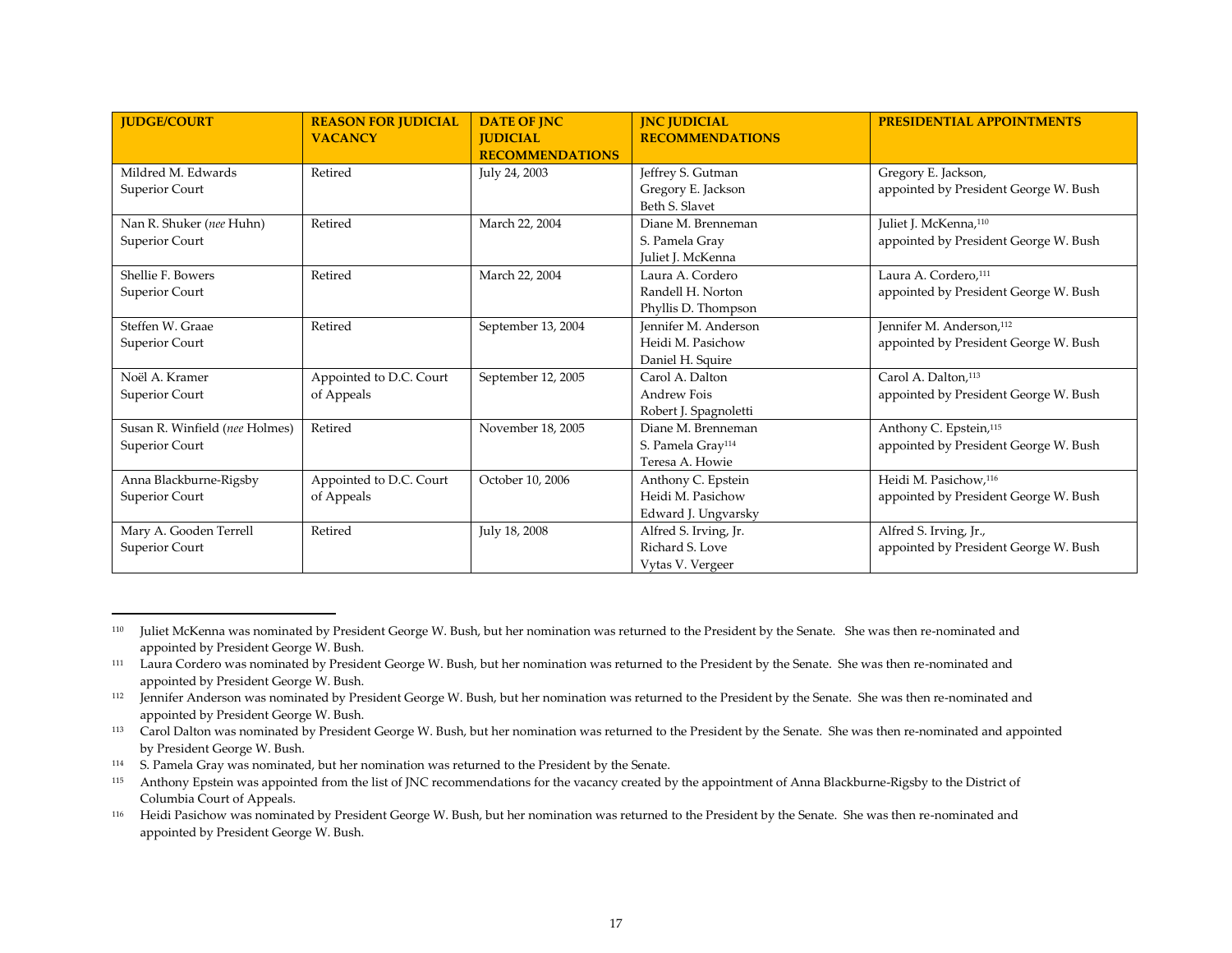| <b>JUDGE/COURT</b>    | <b>REASON FOR JUDICIAL</b><br><b>VACANCY</b> | <b>DATE OF JNC</b><br><b>JUDICIAL</b><br><b>RECOMMENDATIONS</b> | <b>INC JUDICIAL</b><br><b>RECOMMENDATIONS</b> | <b>PRESIDENTIAL APPOINTMENTS</b>   |
|-----------------------|----------------------------------------------|-----------------------------------------------------------------|-----------------------------------------------|------------------------------------|
| Rufus G. King, III    | Retired                                      | November 18, 2008                                               | Teresa A. Howie                               | Marisa J. Demeo, <sup>118</sup>    |
| Superior Court        |                                              |                                                                 | Stuart G. Nash <sup>117</sup>                 | appointed by President Obama       |
|                       |                                              |                                                                 | Maria E. Raffinan                             |                                    |
| Linda Turner Hamilton | Retired                                      | January 23, 2009                                                | Marisa J. Demeo                               | Florence Y. Pan,                   |
| Superior Court        |                                              |                                                                 | Elizabeth S. Gere                             | appointed by President Obama       |
|                       |                                              |                                                                 | Florence Y. Pan                               |                                    |
| Rafael Diaz           | Retired                                      | May 12, 2009                                                    | Jeffrey S. Gutman                             | Stuart G. Nash, <sup>119</sup>     |
| Superior Court        |                                              |                                                                 | Sharon L. Larkin                              | appointed by President Obama       |
|                       |                                              |                                                                 | Elizabeth J. Shapiro                          |                                    |
| Jerry S. Byrd         | Retired                                      | October 5, 2009                                                 | Christopher J. Herrling                       | Milton C. Lee, Jr., 120            |
| Superior Court        |                                              |                                                                 | Milton C. Lee, Jr.                            | appointed by President Obama       |
|                       |                                              |                                                                 | William W. Nooter                             |                                    |
| Geoffrey M. Alprin    | Retired                                      | February 1, 2010                                                | Maria C.T. Amato                              | Judith A. Smith,                   |
| Superior Court        |                                              |                                                                 | Robert D. Okun                                | appointed by President Obama       |
|                       |                                              |                                                                 | Judith A. Smith                               |                                    |
| Cheryl M. Long        | Retired                                      | February 1, 2010                                                | Todd E. Edelman                               | Todd E. Edelman,                   |
| Superior Court        |                                              |                                                                 | Devarieste Curry                              | appointed by President Obama       |
|                       |                                              |                                                                 | Elizabeth C. Wingo                            |                                    |
| Odessa F. Vincent     | Retired                                      | May 27, 2010                                                    | Joseph E. Beshouri                            | Maria E. Raffinan,                 |
| Superior Court        |                                              |                                                                 | Teresa A. Howie                               | appointed by President Obama       |
|                       |                                              |                                                                 | Maria E. Raffinan                             |                                    |
| <b>Brook Hedge</b>    | Retired                                      | November 29, 2010                                               | Catharine F. Easterly                         | Yvonne M. Williams, <sup>121</sup> |
| Superior Court        |                                              |                                                                 | Teresa A. Howie                               | appointed by President Obama       |
|                       |                                              |                                                                 | Steven M. Wellner                             |                                    |
| Judith E. Retchin     | Retired                                      | November 29, 2010                                               | Alfred F. Belcuore                            | Jennifer A. Di Toro,               |
| Superior Court        |                                              |                                                                 | Rainey R. Brandt                              | appointed by President Obama       |
|                       |                                              |                                                                 | Jennifer A. Di Toro                           |                                    |

<sup>117</sup> Stuart Nash was nominated on January 8, 2009, by President George W. Bush. The nomination was withdrawn by President Obama on March 24, 2009.

<sup>118</sup> Marisa Demeo was appointed from the list of JNC recommendations for the vacancy created by the retirement of Judge Linda Tuner Hamilton.

<sup>119</sup> Stuart Nash was appointed by President Obama from the list of JNC recommendations for the vacancy created by the retirement of Judge Rufus King.

<sup>120</sup> Milton C. Lee, Jr., was nominated on January 20, 2010, by the JNC pursuant to D.C. Code § 1-204.34(d)(1) after the President did not select a nominee within 60 days of receiving the JNC's list of three candidates for his consideration in filling this judicial vacancy. On the same date, President Obama transmitted his nomination of Milton C. Lee, Jr., to the Senate in accordance with, and to effectuate, the JNC's nomination pursuant to D.C. Code § 1-204.34(d)(1).

<sup>121</sup> Yvonne Williams was appointed from the list of JNC recommendations for the vacancy created by the retirement of Judge Kaye Christian.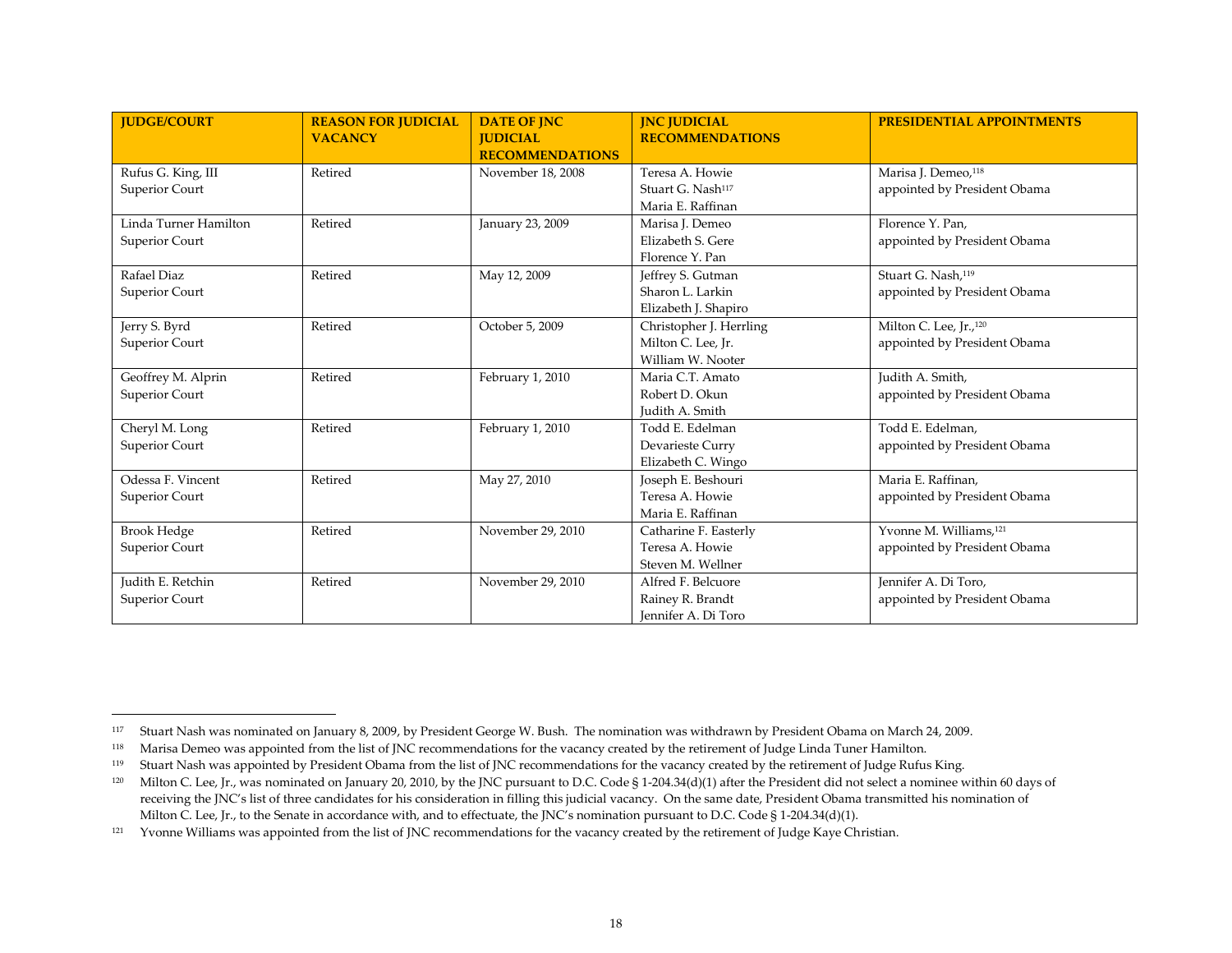| <b>JUDGE/COURT</b>                         | <b>REASON FOR JUDICIAL</b><br><b>VACANCY</b> | <b>DATE OF JNC</b><br><b>IUDICIAL</b><br><b>RECOMMENDATIONS</b> | <b>JNC JUDICIAL</b><br><b>RECOMMENDATIONS</b>                                                    | <b>PRESIDENTIAL APPOINTMENTS</b>                                       |
|--------------------------------------------|----------------------------------------------|-----------------------------------------------------------------|--------------------------------------------------------------------------------------------------|------------------------------------------------------------------------|
| Kaye K. Christian<br>Superior Court        | Retired                                      | November 29, 2010                                               | Donna M. Murphy <sup>122</sup><br>Gary S. Thompson<br>Yvonne M. Williams                         | Steven Michael Wellner, <sup>123</sup><br>appointed by President Obama |
| John H. Bayly, Jr.<br>Superior Court       | Retired                                      | May 12, 2011                                                    | Joseph E. Beshouri<br>Laura E. Hankins<br>Elizabeth J. Shapiro                                   | Peter A. Krauthamer, <sup>124</sup><br>appointed by President Obama    |
| Stephanie Duncan-Peters<br>Superior Court  | Retired                                      | May 12, 2011                                                    | Danya A. Dayson<br>Karen A. Howze<br>Jason D. Tulley                                             | Danya A. Dayson,<br>appointed by President Obama                       |
| James E. Boasberg<br>Superior Court        | Appointed to U.S. District<br>Court for D.C. | May 12, 2011                                                    | Peter A. Krauthamer<br>John F. McCabe, Jr.<br>Elizabeth C. Wingo                                 | John F. McCabe, Jr.,<br>appointed by President Obama                   |
| Joan Zeldon<br>Superior Court              | Retired                                      | January 25, 2012                                                | Maria C.T. Amato<br>Rainey R. Brandt <sup>125</sup><br>Jason D. Tulley                           | Michael K. O'Keefe, <sup>126</sup><br>appointed by President Obama     |
| Zinora Mitchell-Rankin<br>Superior Court   | Retired                                      | April 12, 2012                                                  | Teresa A. Howie<br>Kimberley S. Knowles<br>Steven M. Wellner                                     | Kimberley S. Knowles,<br>appointed by President Obama                  |
| Linda Kaye Davis<br>Superior Court         | Retired                                      | July 25, 2012                                                   | Noel T. Johnson<br>Michael K. O'Keefe<br>Robert D. Okun                                          | Robert D. Okun,<br>appointed by President Obama                        |
| A. Franklin Burgess, Jr.<br>Superior Court | Retired                                      | May 15, 2013                                                    | Ann Maria Carroll<br>William Ward Nooter <sup>127</sup><br>Steven Michael Wellner <sup>128</sup> | William Ward Nooter,<br>appointed by President Obama                   |

<sup>122</sup> Donna Murphy was nominated on February 3, 2011, by President Obama, but her nomination was returned to the President by the Senate on January 3, 2013.

<sup>&</sup>lt;sup>123</sup> Steven Wellner was nominated on November 21, 2013, by President Obama from the list of JNC recommendations for the vacancy created by the retirement of Judge A. Franklin Burgess, Jr., but his nomination was returned to the President by the Senate on January 3, 2014. He was re-nominated on January 6, 2014, but his renomination was returned to the President by the Senate on December 17, 2014. He was re-nominated on April 30, 2015 and appointed after Senate confirmation.

<sup>124</sup> Peter Krauthamer was appointed from the list of JNC recommendations for the vacancy created by the appointment of Judge James E. Boasberg to the United States District Court for the District of Columbia.

<sup>125</sup> Rainey Brandt was nominated on March 21, 2012, by President Obama, but her nomination was returned to the President by the Senate.

<sup>&</sup>lt;sup>126</sup> Michael O'Keefe was appointed from the list of JNC recommendations for the vacancy created by the retirement of Judge Linda Kaye Davis.

<sup>&</sup>lt;sup>127</sup> William Nooter was nominated on July 11, 2013, by President Obama, but his nomination was returned to the President by the Senate. He was re-nominated on January 6, 2014, but his re-nomination was returned to the President on December 17, 2014. Mr. Nooter was re-nominated by President Obama on April 30, 2015 and appointed after Senate confirmation.

<sup>128</sup> Steven Wellner was nominated, and ultimately confirmed, to fill the vacancy created by the retirement of Judge Kaye Christian. See history in note 116, *supra.*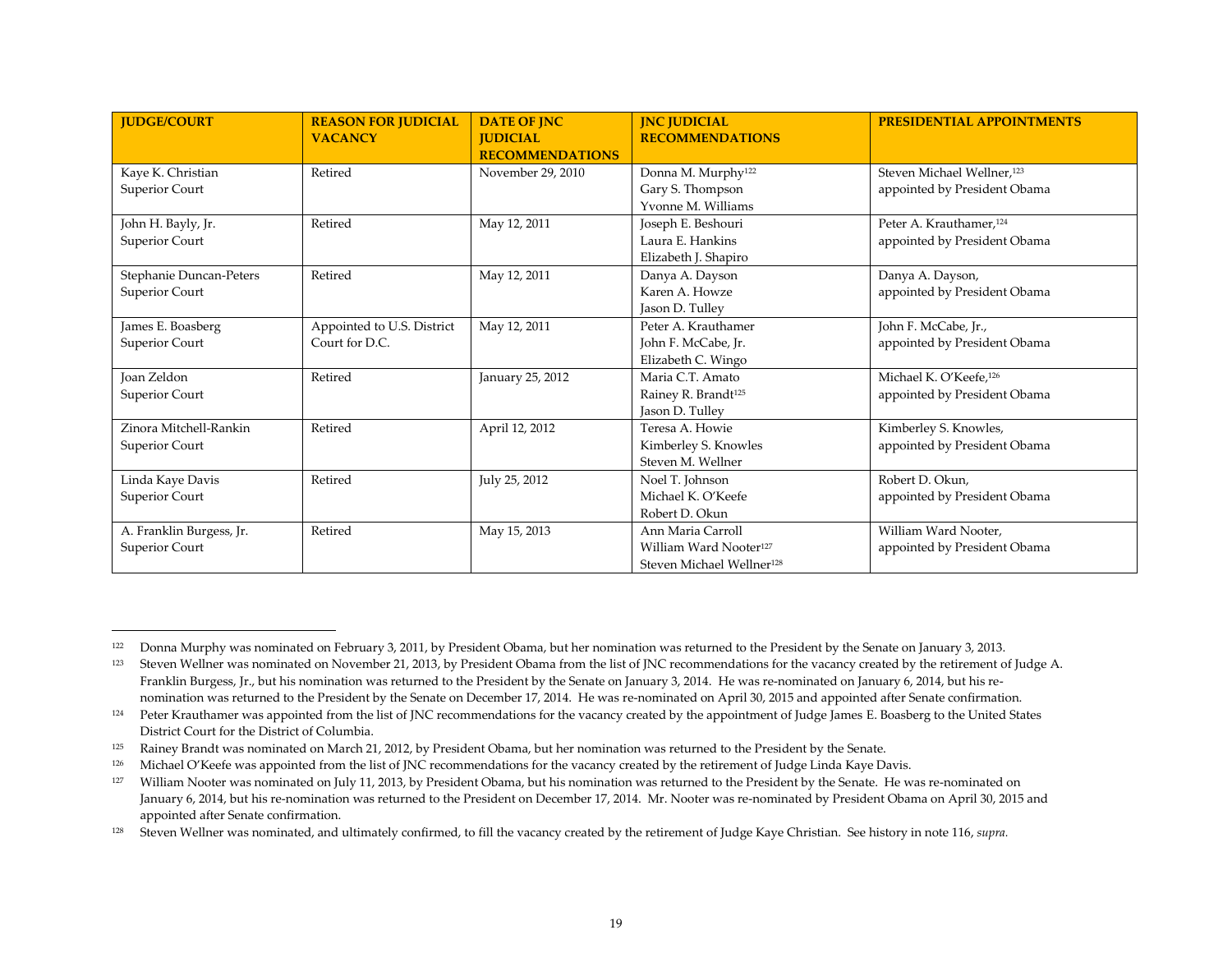| <b>JUDGE/COURT</b>                           | <b>REASON FOR JUDICIAL</b><br><b>VACANCY</b> | <b>DATE OF JNC</b><br><b>JUDICIAL</b><br><b>RECOMMENDATIONS</b> | <b>INC JUDICIAL</b><br><b>RECOMMENDATIONS</b>                                                    | <b>PRESIDENTIAL APPOINTMENTS</b>                                   |
|----------------------------------------------|----------------------------------------------|-----------------------------------------------------------------|--------------------------------------------------------------------------------------------------|--------------------------------------------------------------------|
| Natalia M. Combs Greene<br>Superior Court    | Retired                                      | October 2, 2013                                                 | Steven Nathan Berk <sup>129</sup><br>Sean Curtis Staples<br>Sherry Moore Trafford <sup>130</sup> | Darlene M. Soltys, <sup>131</sup><br>appointed by President Obama  |
| Robert J. Richter<br>Superior Court          | Retired                                      | July 31, 2014                                                   | Philip C. Andonian<br>Robert A. Salerno <sup>132</sup><br>Darlene M. Soltys <sup>133</sup>       | Robert A. Salerno,<br>appointed by President Obama                 |
| Herbert B. Dixon, Jr.<br>Superior Court      | Retired                                      | March 2, 2015                                                   | Julie H. Becker<br>Jonathan H. Pittman<br>Elizabeth J. Shapiro                                   | Julie H. Becker,<br>appointed by President Obama                   |
| Ann O'Regan Keary<br>Superior Court          | Retired                                      | September 30, 2015                                              | Mark D. Back<br>Ralph C. Ferrara<br>Elizabeth C. Wingo                                           | Elizabeth C. Wingo,<br>appointed by President Obama                |
| Harold L. Cushenberry, Jr.<br>Superior Court | Retired                                      | September 30, 2015                                              | Alan R. Burch<br>Lee W. Jackson<br>Jason D. Tulley <sup>134</sup>                                | Steven Nathan Berk, <sup>135</sup><br>appointed by President Obama |
| Judith N. Macaluso<br>Superior Court         | Retired                                      | May 5, 2016                                                     | Maria C.T. Amato<br>Joseph E. Beshouri<br>Rainey R. Brandt <sup>136</sup> , <sup>137</sup>       | Rainey R. Brandt,<br>appointed by President Trump                  |
| Melvin N. Wright, Jr.<br>Superior Court      | Retired                                      | August 1, 2016                                                  | Emily A. Gunston<br>Deborah J. Israel <sup>138</sup><br>Lee W. Jackson                           | Deborah J. Israel,<br>appointed by President Trump                 |

<sup>129</sup> Steven Berk was nominated on November 30, 2015, to fill the vacancy created by the retirement of Judge Harold L. Cushenberry, Jr. He was appointed by President Obama after Senate confirmation.

- <sup>135</sup> Steven Nathan Berk was appointed from the list of JNC recommendations for the vacancy created by the retirement of Judge Natalia M. Combs Greene.
- <sup>136</sup> Rainey R. Brandt was nominated on November 15, 2016, by President Obama from the JNC recommendations list for the Judge Judith N. Macaluso vacancy to fill the vacancy created by the retirement of Judge Lee F. Satterfield. Her nomination was returned to the President by the Senate on January 3, 2017.

<sup>&</sup>lt;sup>130</sup> Sherry Trafford was nominated on November 21, 2013, by President Obama, but her nomination was returned to the President by the Senate. She was re-nominated on January 6, 2014, but her re-nomination was returned to the President by the Senate on December 17, 2014.

<sup>&</sup>lt;sup>131</sup> Darlene Soltys was appointed from the list of JNC recommendations for the vacancy created by the retirement of Judge Robert I. Richter.

<sup>132</sup> Robert Salerno was nominated on September 30, 2014, by President Obama, but his nomination was returned to the President by the Senate on December 17, 2014. He was re-nominated on April 30, 2015, by President Obama and appointed after Senate confirmation.

<sup>&</sup>lt;sup>133</sup> Darlene Soltys was nominated and appointed by President Obama to fill the vacancy created by the retirement of Judge Natalia M. Combs-Greene.

<sup>134</sup> Jason D. Tulley was nominated on June 29, 2016, by President Obama from the JNC recommendations list for the Judge Harold L. Cushenberry, Jr. vacancy to fill the vacancy created by the retirement of Judge Judith N. Macaluso. His nomination was returned to the President by the Senate on January 3, 2017.

<sup>137</sup> Rainey R. Brandt was nominated September 7, 2017, by President Trump to fill the vacancy created by the retirement of Judge Judith N. Macaluso, but her nomination was returned to the President by the Senate on January 4, 2019. She was re-nominated on March 11, 2019 and appointed after Senate confirmation.

<sup>138</sup> Deborah Israel was nominated on September 27, 2016, by President Obama, and her nomination was returned to the President by the Senate on January 3, 2017. She was re-nominated by President Trump on September 7, 2017, and her nomination was returned to the President by the Senate on January 4, 2019. She was re-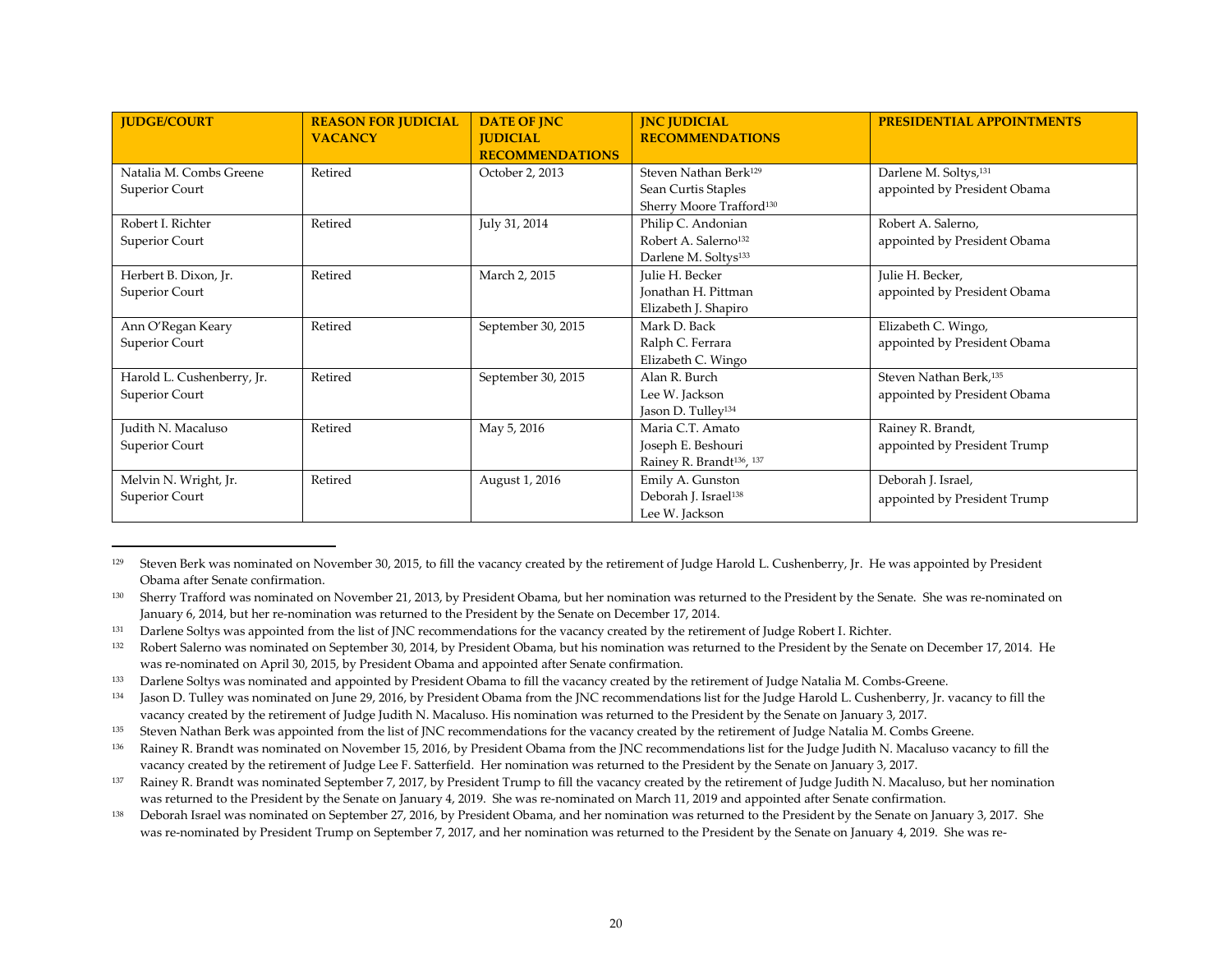| <b>IUDGE/COURT</b>    | <b>REASON FOR JUDICIAL</b><br><b>VACANCY</b> | <b>DATE OF JNC</b><br><b>IUDICIAL</b><br><b>RECOMMENDATIONS</b> | <b>INC JUDICIAL</b><br><b>RECOMMENDATIONS</b>                | <b>PRESIDENTIAL APPOINTMENTS</b>    |
|-----------------------|----------------------------------------------|-----------------------------------------------------------------|--------------------------------------------------------------|-------------------------------------|
| Rhonda Reid Winston   | Retired                                      | August 1, 2016                                                  | Julie R. Breslow <sup>139</sup>                              |                                     |
| <b>Superior Court</b> |                                              |                                                                 | Carmen Guerricagoitia McLean <sup>140</sup> , <sup>141</sup> |                                     |
|                       |                                              |                                                                 | Jonathan H. Pittman <sup>142</sup>                           |                                     |
|                       |                                              | July 23, 2021 <sup>143</sup>                                    | Jayesh M. Rathod                                             |                                     |
|                       |                                              |                                                                 | Ebony M. Scott <sup>144</sup>                                |                                     |
|                       |                                              |                                                                 | Elana J. Tyrangiel                                           |                                     |
| Stuart Nash           | Retired                                      | August 1, 2016                                                  | Errol Rajesh Arthur                                          | Andrea Hertzfeld, <sup>146</sup>    |
| Superior Court        |                                              | April 14, 2017                                                  | Gary Thompson                                                | Appointed by President Trump        |
|                       |                                              |                                                                 | Willa B. Perlmutter <sup>145</sup>                           |                                     |
|                       |                                              |                                                                 | Paul B. Handy                                                |                                     |
| Lee F. Satterfield    | Retired                                      | October 5, 2016                                                 | Eric S. Glover                                               |                                     |
| <b>Superior Court</b> |                                              |                                                                 | Lloyd U. Nolan, Jr.                                          |                                     |
|                       |                                              |                                                                 | Sean C. Staples <sup>147</sup>                               |                                     |
| Jeannette J. Clark    | Retired                                      | January 12, 2017                                                | Catherine S. Bruno                                           | Jonathan H. Pittman, <sup>148</sup> |
| <b>Superior Court</b> |                                              |                                                                 | Sharon E. Goodie                                             | appointed by President Trump        |
|                       |                                              |                                                                 | Melissa F. Zappala                                           |                                     |

nominated by President Trump on May 2, 2019 and appointed after Senate confirmation.

<sup>&</sup>lt;sup>139</sup> Julie R. Breslow was nominated on September 27, 2016, by President Obama. Her nomination was returned to the President by the Senate on January 3, 2017.

<sup>140</sup> Carmen G. McLean was nominated on September 27, 2016, by President Obama from the JNC recommendations list for the Judge Rhonda Reid Winston vacancy to fill the vacancy created by the retirement of Judge Stuart Nash. Her nomination was returned to the President by the Senate on January 3, 2017.

<sup>&</sup>lt;sup>141</sup> Carmen G. McLean was nominated on October 30, 2017, by President Trump to fill the vacancy created by the retirement of Judge Gregory E. Jackson and was appointed after Senate confirmation.

<sup>&</sup>lt;sup>142</sup> Jonathan H. Pittman was nominated and appointed by President Trump to fill the vacancy created by the retirement of Judge Jeannette J. Clark.

On August 1, 2016, the Commission submitted to the President a list of three candidates for his consideration in selecting a nominee to the vacancy created by the retirement of Judge Winston. On September 27, 2016, President Obama nominated Julie R. Breslow, to fill the vacancy, and the Senate returned the nomination to the President on January 3, 2017. As of March 10, 2021, no subsequent nomination for this vacancy had been made. Accordingly, pursuant to Section 2103.8 of Title 28 of the D.C. Municipal Regulations, the list of three recommended candidates for the vacancy created by the retirement of Judge Winston was deemed expired, and the Commission started the application process anew for this vacancy.

<sup>144</sup> Ebony M. Scott was nominated on September 30, 2021, by President Biden.

<sup>145</sup> Willa Perlmutter withdrew from consideration on April 7, 2017, following return of President Obama's nomination of another candidate, and prior to further action by the President. The JNC recommended Paul B. Handy as a replacement on April 20, 2017.

<sup>146</sup> Andrea Hertzfeld was appointed from the list of JNC recommendations for the vacancy created by the retirement of Judge Brian Holeman.

<sup>147</sup> Sean C. Staples was nominated on July 13, 2021, by President Biden. As of September 30, 2021, his nomination was pending before the Senate.

Jonathan H. Pittman was appointed from the list of JNC recommendations for the vacancy created by the retirement of Judge Rhonda Reid Winston.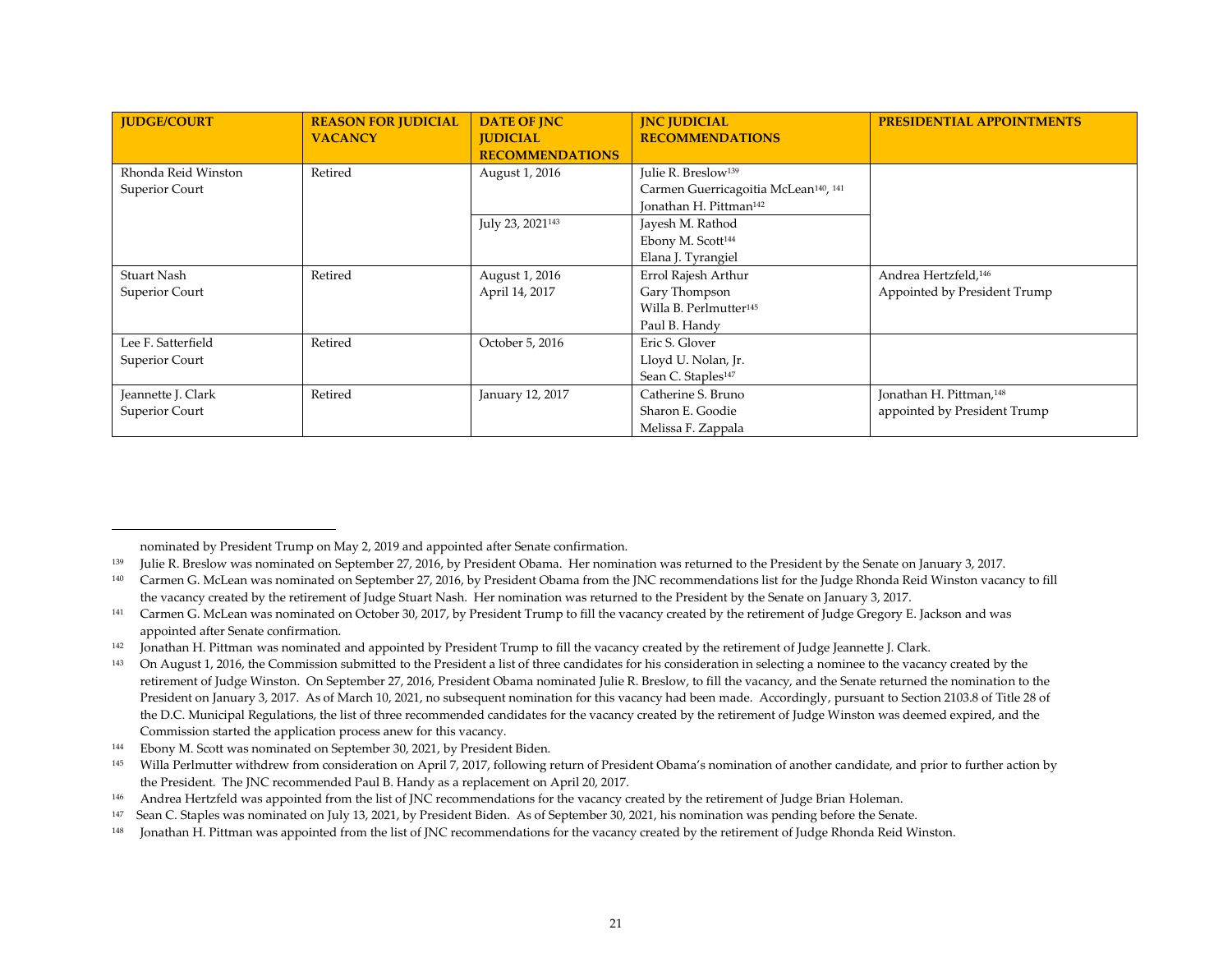| <b>JUDGE/COURT</b>                      | <b>REASON FOR JUDICIAL</b><br><b>VACANCY</b> | <b>DATE OF JNC</b><br><b>IUDICIAL</b><br><b>RECOMMENDATIONS</b> | <b>INC JUDICIAL</b><br><b>RECOMMENDATIONS</b>                                                         | <b>PRESIDENTIAL APPOINTMENTS</b>                                             |
|-----------------------------------------|----------------------------------------------|-----------------------------------------------------------------|-------------------------------------------------------------------------------------------------------|------------------------------------------------------------------------------|
| Gregory E. Jackson<br>Superior Court    | Retired                                      | September 13, 2017                                              | Michael Ambrosino<br>Shana Frost Matini <sup>149</sup><br>Adrienne J. Noti                            | Carmen Guerricagoitia McLean, <sup>150</sup><br>appointed by President Trump |
| Zoe Bush<br>Superior Court              | Retired                                      | December 7, 2017                                                | Magdalena Acevedo <sup>151</sup><br>Tanya M. Jones Bosier<br>Caroline Swift Platt<br>Karlyn J. Hunter | Shana Frost Matini, <sup>152</sup><br>appointed by President Trump           |
| Thomas J. Motley<br>Superior Court      | Retired                                      | December 7, 2017                                                | Heide L. Herrmann<br>Kelly A. Higashi<br>Kenia Seoane López                                           | Kelly A. Higashi,<br>appointed by President Trump                            |
| Frederick H. Weisberg<br>Superior Court | Retired                                      | January 8, 2018                                                 | Rahkel Bouchet <sup>153</sup> , <sup>154</sup><br>Cory M. Chandler<br>Judith E. Pipe                  |                                                                              |
|                                         |                                              | July 23, 2021 <sup>155</sup>                                    | Leslie A. Meek<br>Adrienne Noti <sup>156</sup><br>Elizabeth G. Oyer                                   |                                                                              |

<sup>&</sup>lt;sup>149</sup> Shana F. Matini was nominated on February 5, 2018, by President Trump from the JNC recommendations list for the Judge Gregory E. Jackson vacancy to fill the vacancy created by the retirement of Judge Zoe Bush, but her nomination was returned to the President by the Senate on January 3, 2019. She was re-nominated on March 11, 2019 and appointed after Senate confirmation.

<sup>150</sup> Carmen G. McLean was appointed from the list of JNC recommendations for the vacancy created by the retirement of Judge Rhonda Reid Winston.

<sup>&</sup>lt;sup>151</sup> Magdalena Acevedo withdrew from consideration on December 15, 2017, prior to any action by the President. The JNC recommended Karlyn J. Hunter as a replacement on December 18, 2017.

<sup>&</sup>lt;sup>152</sup> Shana Frost Matini was appointed from the list of JNC recommendations for the vacancy created by the retirement of Judge Gregory E. Jackson.

<sup>153</sup> Rahkel Bouchet was nominated on March 19, 2018, by the JNC pursuant to D.C. Code § 1-204.34(d)(1) after the President did not select a nominee within 60 days of receiving the JNC's list of three candidates for his consideration in filling this judicial vacancy. Her nomination was effectively returned by the Senate at the conclusion of the 115th Congress on January 3, 2019.

<sup>154</sup> Rahkel Bouchet was nominated on September 9, 2019, by President Trump to fill the vacancy created by the retirement of Judge John Ramsey Johnson. Her nomination was withdrawn by President Biden on February 4, 2021.

<sup>155</sup> On January 8, 2018, the Commission submitted to the President a list of three candidates for his consideration in selecting a nominee to the vacancy created by the retirement of Judge Weisberg. On March 19, 2018, the JNC nominated Rahkel Bouchet to fill the vacancy pursuant to D.C. Code §1-204.34(d)(1) after the President did not select a nominee within 60 days of receiving the JNC's list of three candidates for his consideration in filling this judicial vacancy. Her nomination was effectively returned by the Senate at the conclusion of the 115th Congress on January 3, 2019. As of March 10, 2021, no subsequent nomination for this vacancy had been made. Accordingly, pursuant to Section 2103.8 of Title 28 of the D.C. Municipal Regulations, the list of three recommended candidates for the vacancy created by the retirement of Judge Weisberg was deemed expired, and the Commission started the application process anew for this vacancy.

<sup>156</sup> Adrienne Noti was nominated on September 30, 2021, by President Biden.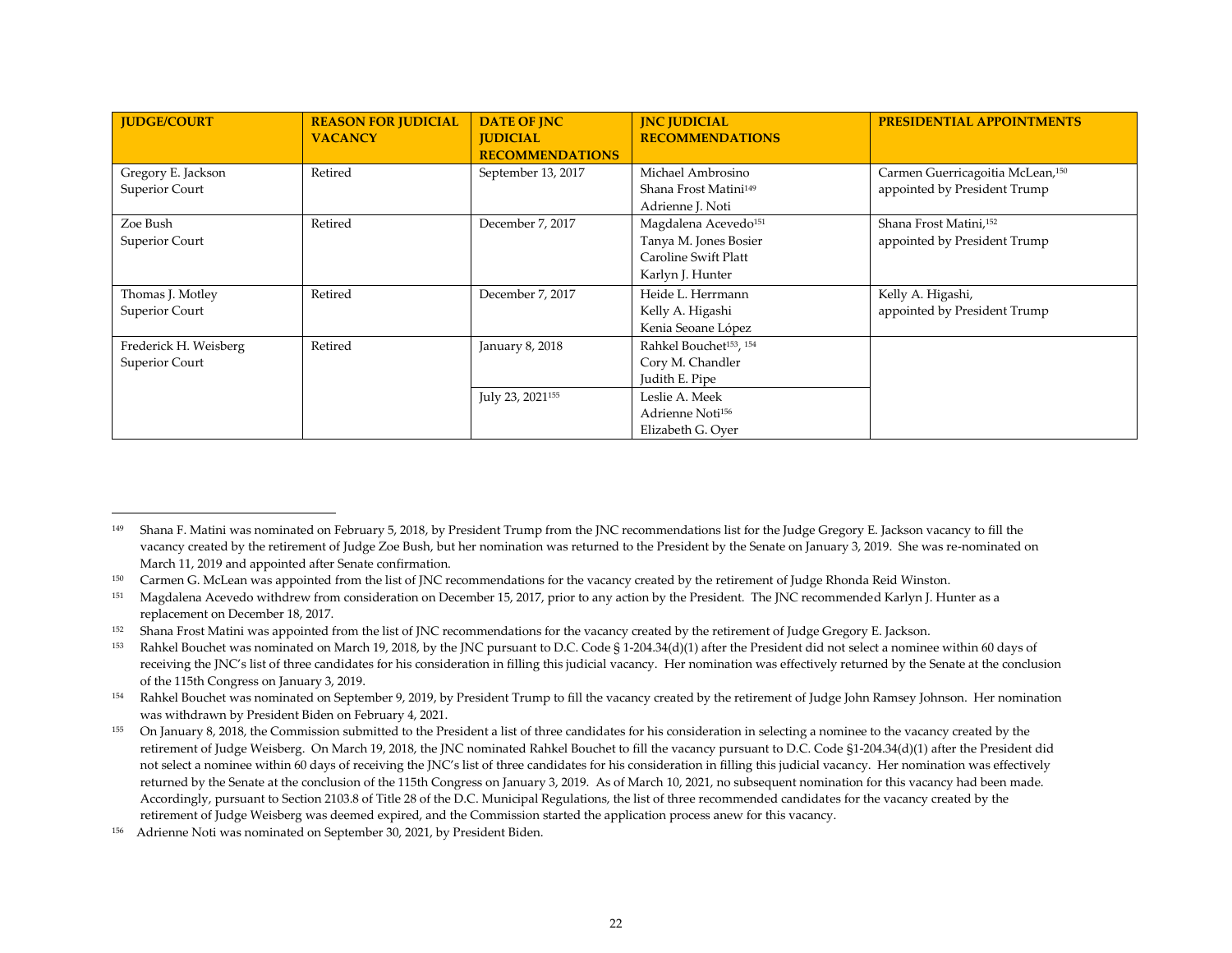| <b>JUDGE/COURT</b>                     | <b>REASON FOR JUDICIAL</b><br><b>VACANCY</b> | <b>DATE OF JNC</b><br><b>JUDICIAL</b><br><b>RECOMMENDATIONS</b> | <b>INC JUDICIAL</b><br><b>RECOMMENDATIONS</b>                                                                  | <b>PRESIDENTIAL APPOINTMENTS</b>                      |
|----------------------------------------|----------------------------------------------|-----------------------------------------------------------------|----------------------------------------------------------------------------------------------------------------|-------------------------------------------------------|
| Russell F. Canan<br>Superior Court     | Retired                                      | March 13, 2018                                                  | Sheila B. Berman<br>Armando O. Bonilla <sup>157</sup><br>Melissa F. Zappala <sup>158</sup><br>Adrienne J. Noti |                                                       |
|                                        |                                              | July 23, 2021 <sup>159</sup>                                    | Emily A. Gunston<br>Sherry M. Trafford<br>Donald Walker Tunnage <sup>160</sup>                                 |                                                       |
| John M. Mott<br>Superior Court         | Retired                                      | November 27, 2018                                               | Jason Park<br>Kenia Seoane López<br>Elizabeth J. Shapiro <sup>161</sup>                                        | Jason Park,<br>appointed by President Trump           |
| <b>Brian Holeman</b><br>Superior Court | Retired                                      | November 27, 2018                                               | Dwight E. Crawley<br>James A. Crowell, IV<br>Andrea L. Hertzfeld                                               | James A. Crowell, IV,<br>appointed by President Trump |
| John Ramsey Johnson<br>Superior Court  | Retired                                      | July 10, 2019                                                   | <b>Bridget Bailey Lipscomb</b><br>Mark A. Robbins <sup>162</sup><br>Carl E. Ross <sup>163</sup>                |                                                       |

<sup>157</sup> Armando O. Bonilla withdrew from consideration on March 6, 2019. The JNC recommended Adrienne J. Noti as a replacement on March 12, 2019.

<sup>158</sup> Melissa F. Zappala was nominated on May 25, 2018, by the JNC pursuant to D.C. Code § 1-204.34(d)(1) after the President did not select a nominee within 60 days of receiving the JNC's list of three candidates for his consideration in filling this judicial vacancy. Her nomination was effectively returned by the Senate at the conclusion of the 115th Congress on January 3, 2019.

<sup>&</sup>lt;sup>159</sup> On March 14, 2018, the Commission submitted to the President a list of three candidates for his consideration in selecting a nominee to the vacancy created by the retirement of Judge Canan. On May 25, 2018, the JNC nominated Melissa Zappala to fill the vacancy pursuant to D.C. Code §1-204.34(d)(1) after the President did not select a nominee within 60 days of receiving the JNC's list of three candidates for his consideration in filling this judicial vacancy. Her nomination was effectively returned by the Senate at the conclusion of the 115th Congress on January 3, 2019. As of March 10, 2021, no subsequent nomination for this vacancy had been made. Accordingly, pursuant to Section 2103.8 of Title 28 of the D.C. Municipal Regulations, the list of three recommended candidates for the vacancy created by the retirement of Judge Canan was deemed expired, and the Commission started the application process anew for this vacancy.

<sup>160</sup> Donald Walker Tunnage was nominated on September 30, 2021, by President Biden.

<sup>&</sup>lt;sup>161</sup> Elizabeth J. Shapiro was nominated on May 23, 2019, by President Trump to fill the vacancy created by the retirement of Judge Lee F. Satterfield. Her nomination was withdrawn by President Biden on February 4, 2021.

<sup>&</sup>lt;sup>162</sup> Mark Robbins was nominated on November 19, 2019, by President Trump to fill the vacancy created by the retirement of Judge Michael L. Rankin. His nomination was withdrawn by President Biden on February 4, 2021.

<sup>163</sup> Carl E. Ross was nominated on November 19, 2019, by President Trump to fill the vacancy created by the retirement of Judge Judith Bartnoff. His nomination was withdrawn by President Biden on February 4, 2021.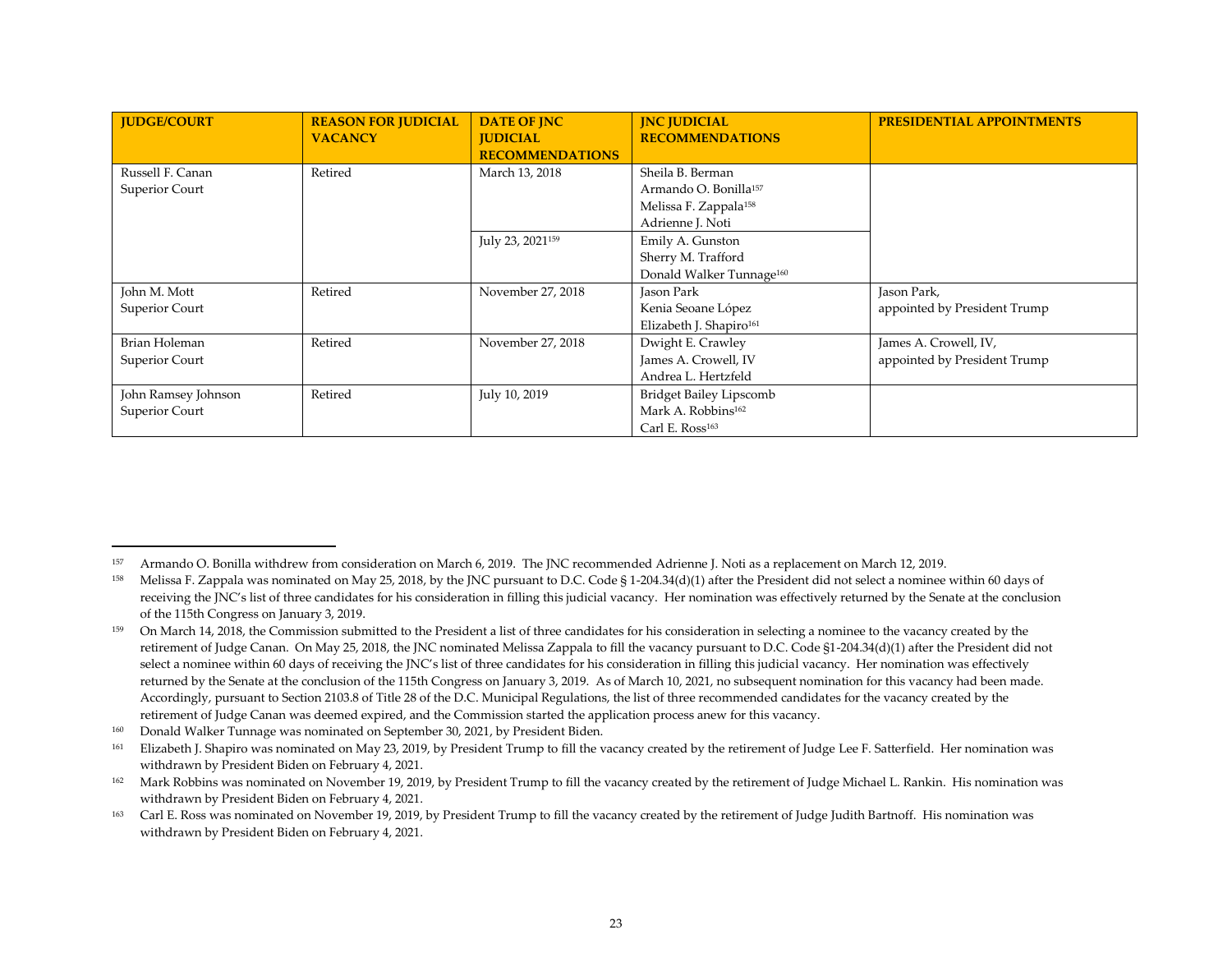| <b>JUDGE/COURT</b>      | <b>REASON FOR JUDICIAL</b> | <b>DATE OF JNC</b>     | <b>INC JUDICIAL</b>                              | PRESIDENTIAL APPOINTMENTS |
|-------------------------|----------------------------|------------------------|--------------------------------------------------|---------------------------|
|                         | <b>VACANCY</b>             | <b>JUDICIAL</b>        | <b>RECOMMENDATIONS</b>                           |                           |
|                         |                            | <b>RECOMMENDATIONS</b> |                                                  |                           |
| Michael L. Rankin       | Retired                    | October 21, 2019       | Danny Lam Nguyen <sup>164</sup>                  |                           |
| Superior Court          |                            |                        | Kenia Seoane López <sup>165</sup>                |                           |
|                         |                            |                        | Alicia D. Washington                             |                           |
| Judith Bartnoff         | Retired                    | October 21, 2019       | Dwight E. Crawley                                |                           |
| Superior Court          |                            |                        | Fara T. Gold                                     |                           |
|                         |                            |                        | Heide L. Herrmann                                |                           |
| Carol Ann Dalton        | Retired                    | March 19, 2020         | Errol R. Arthur                                  |                           |
| Superior Court          |                            |                        | Angela S. Robinson                               |                           |
|                         |                            |                        | Emile C. Thompson                                |                           |
| Wendell P. Gardner, Jr. | Retired                    | March 19, 2020         | Lee W. Jackson                                   |                           |
| Superior Court          |                            | April 8, 2021          | John C. Truong <sup>166</sup>                    |                           |
|                         |                            |                        | Melissa F. Zappala <sup>167</sup>                |                           |
|                         |                            |                        | Alice E. Loughran <sup>168</sup>                 |                           |
| Patricia A. Broderick   | Retired                    | July 23, 2020          | Sharon E. Goodie <sup>169</sup> , <sup>170</sup> |                           |
| Superior Court          |                            |                        | Philip A. Medley                                 |                           |
|                         |                            |                        | Caroline Swift Platt                             |                           |
| Robert E. Morin         | Retired                    | November 23, 2020      | Rupa Ranga Puttagunta <sup>171</sup>             |                           |
| Superior Court          |                            |                        | David Newell Richter                             |                           |
|                         |                            |                        | Stanley E. Woodward, Jr.                         |                           |
| Rona L. Beck            | Retired                    | March 4, 2021          | Kendra D. Briggs                                 |                           |
| Superior Court          |                            |                        | Karlyn J. Hunter                                 |                           |
|                         |                            |                        | Tanya M. Jones Bosier                            |                           |

<sup>164</sup> Danny Lam Nguyen was nominated on May 14, 2020, by President Trump to fill the vacancy created by the retirement of Judge Carol A. Dalton. His nomination was withdrawn by President Biden on February 4, 2021.

<sup>165</sup> Kenia Soeane López was nominated on June 15, 2021, by President Biden to fill the vacancy created by the retirement of Rona L. Beck. Her nomination was pending before the Senate on September 30, 2021.

<sup>166</sup> John C. Truong was nominated on May 14, 2020, by President Trump to fill the vacancy created by the retirement of Judge Wendell P. Gardner, Jr. His nomination was withdrawn by President Biden on February 4, 2021.

<sup>167</sup> Melissa F. Zappala withdrew from consideration prior to action by the President and Alice E. Loughran was then recommended by the JNC on April 8, 2021.

<sup>168</sup> Alice E. Loughran was recommended by the JNC to fill the vacancy created by the retirement of Judge Wendell P. Gardner, Jr. on April 8, 2021, after Melissa F. Zappala withdrew her name from consideration prior to action by the President.

<sup>&</sup>lt;sup>169</sup> Sharon E. Goodie was nominated on September 17, 2020, by President Trump. Her nomination returned to the President by the Senate on January 3, 2021.

<sup>&</sup>lt;sup>170</sup> Sharon E. Goodie was nominated on January 3, 2021, by President Trump to the vacancy created by the retirement of Judge Robert E. Morin. Her nomination was withdrawn by President Biden on February 4, 2021.

<sup>&</sup>lt;sup>171</sup> Rupa Ranga Puttagunta was nominated on April 19, 2021, by President Biden to fill the vacancy created by the retirement of Judge Patricia A. Broderick. Her nomination was pending before the Senate on September 30, 2021.